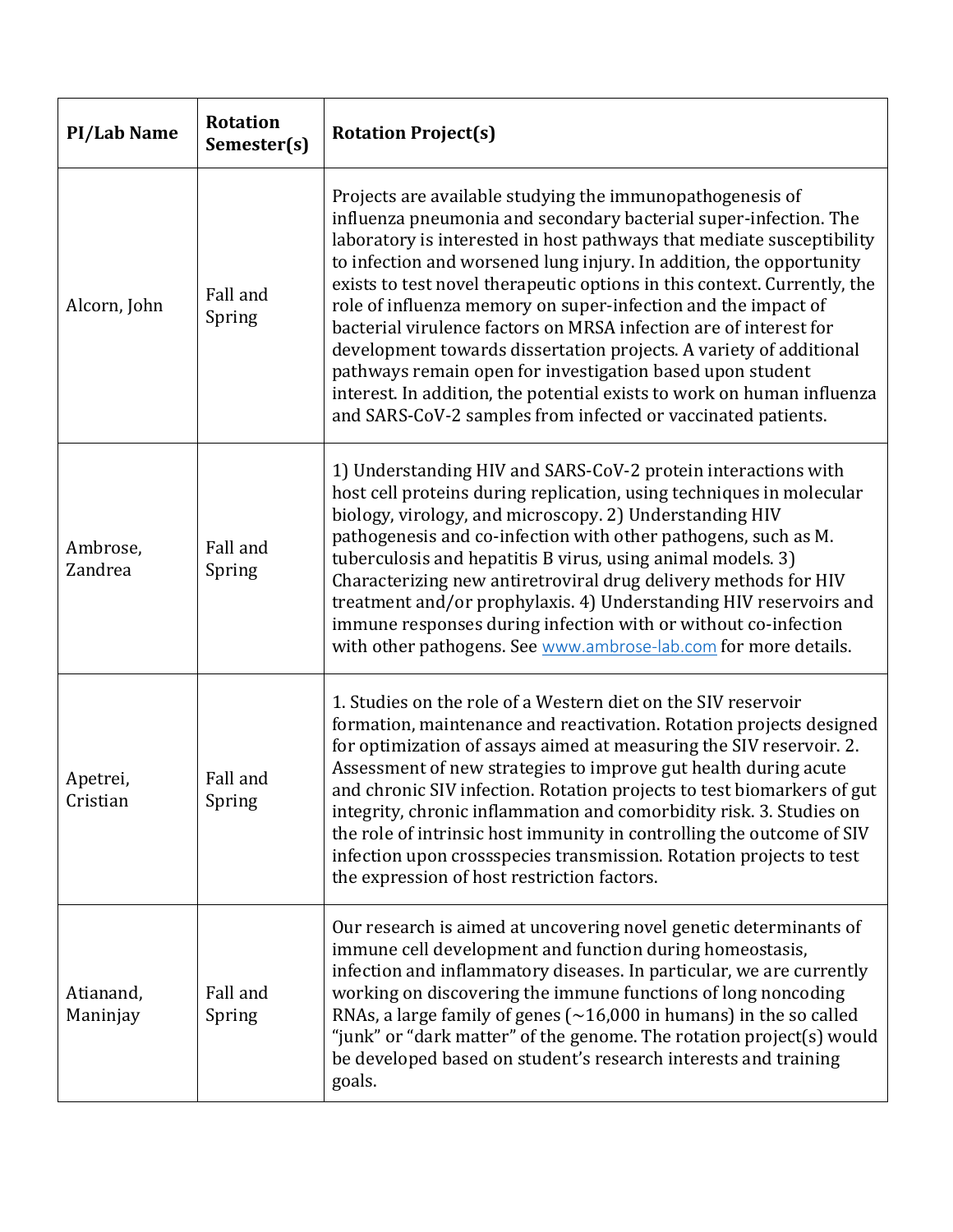| <b>PI/Lab Name</b>  | <b>Rotation</b><br>Semester(s) | <b>Rotation Project(s)</b>                                                                                                                                                                                                                                                                                                                                                                                                                                                                                                                                                                                                                                                    |
|---------------------|--------------------------------|-------------------------------------------------------------------------------------------------------------------------------------------------------------------------------------------------------------------------------------------------------------------------------------------------------------------------------------------------------------------------------------------------------------------------------------------------------------------------------------------------------------------------------------------------------------------------------------------------------------------------------------------------------------------------------|
| Bakkenist,<br>Chris | Fall and<br>Spring             | T cell cycles - A project to study how DNA replication and<br>transcription are coordinated in T cells is available. Since T cells<br>divide extremely rapidly and have a short G1 phase, the majority of<br>transcription has to occur with DNA replication in S phase. A<br>mechanism that ensures DNA and RNA polymerases travel through<br>genes in the same direction is essential to prevent DNA-RNA<br>polymerase collisions. A mechanism that allows the synthesis of a<br>single, long transcript through multiple T cell cycles is also essential<br>as long genes cannot be transcribed within a single T cell cycle.                                              |
| Bina, Jim           | Fall and<br>Spring             | The Bina lab studies antibiotic resistance and pathogenesis in the<br>gram negative pathogens Vibrio cholerae and Klebsiella<br>pneumoniae. Current areas of interest include the link between<br>multiple drug efflux systems and environmental adaption, evolution<br>of resistance in K. pneumoniae, and the molecular mechanisms<br>involved in host interactions and disease development. Trainees in<br>the Bina lab gain expertise in molecular biology, gene regulation,<br>bioinformatics, antimicrobial resistance, bacterial pathogenesis and<br>in vitro model systems.                                                                                           |
| Binder, Robert      | Fall and<br>Spring             | Current projects center on the role of heat shock proteins in<br>initiating immune responses to cancer; (1) Examining the role of<br>single nucleotide polymorphisms in the HSP receptor on<br>interactions with ligands (2) examining the prophylactic and<br>therapeutic role of autologous tumor derived HSPs in a mouse<br>model of osteosarcoma (3) Role of HSPs in cancer<br>immunosurveillance. Trainees in the lab will gain significant<br>expertise in mouse models of cancer, human immunology, tissue<br>culture work, molecular biology, biochemical purification<br>techniques etc.                                                                             |
| Biswas, Partha      | Fall and<br>Spring             | Current projects in Biswas lab include: (1) Determine how IL-17<br>drives irreversible kidney damage, with the ultimate goal of<br>revealing effective therapeutic approaches to block IL-17 signaling<br>in chronic kidney diseases. (2) Delineate the mechanisms of IL-17-<br>mediated renal immunity against disseminated candidiasis and<br>uropathogenic E. coli infection. (3) Define the role of IL-17 signaling<br>in renal fibrosis, the final outcome of acute or chronic kidney<br>diseases leading to kidney dysfunction. (4) Define the mechanisms<br>of increased mortality in patients with kidney disease due to<br>systemic bacterial and fungal infections. |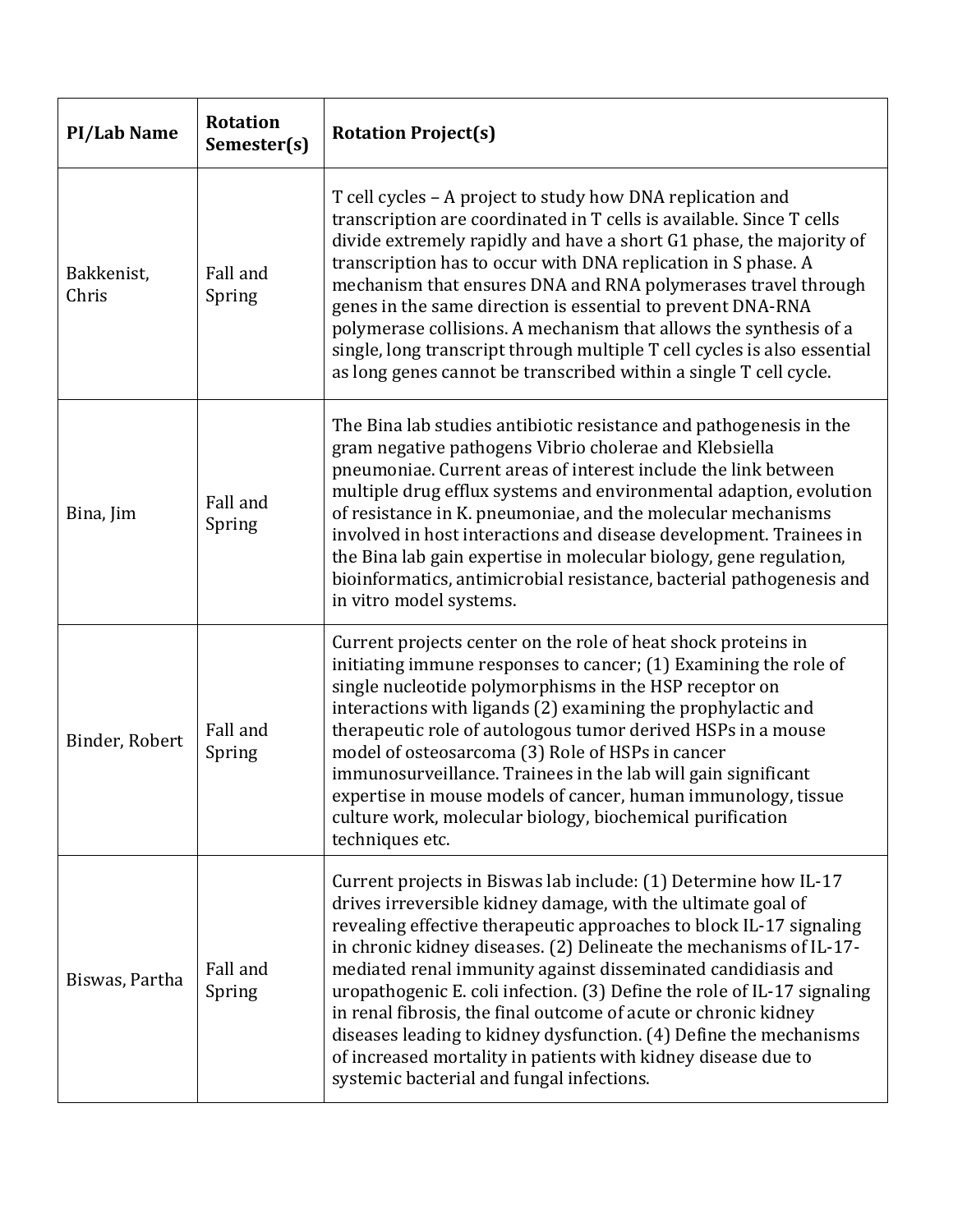| <b>PI/Lab Name</b>    | <b>Rotation</b><br>Semester(s) | <b>Rotation Project(s)</b>                                                                                                                                                                                                                                                                                                                                                                                                                                                                                                                                                                                                                                                                                                                                                                                                                                                                                                                                                                                                                                                                                                                                                                                                                                                                                                                                                                                                                                                                                                                      |
|-----------------------|--------------------------------|-------------------------------------------------------------------------------------------------------------------------------------------------------------------------------------------------------------------------------------------------------------------------------------------------------------------------------------------------------------------------------------------------------------------------------------------------------------------------------------------------------------------------------------------------------------------------------------------------------------------------------------------------------------------------------------------------------------------------------------------------------------------------------------------------------------------------------------------------------------------------------------------------------------------------------------------------------------------------------------------------------------------------------------------------------------------------------------------------------------------------------------------------------------------------------------------------------------------------------------------------------------------------------------------------------------------------------------------------------------------------------------------------------------------------------------------------------------------------------------------------------------------------------------------------|
| Bruno, Tullia         | Fall and<br>Spring             | The Bruno lab is focused on understanding the function of B cells in<br>solid tumors. In particular, we are interested in evaluating their role<br>within tertiary lymphoid structures (TLS) as most B cells gravitate<br>to these structures within patient tumors. Further, both B cells and<br>tertiary lymphoid structures correlate with increased patient<br>survival and immunotherapeutic response. We are utilizing a multi-<br>level approach for a thorough interrogation of B cells within patient<br>tumors. Specifically, we routinely perform single cell RNAseq, high<br>level flow cytometry (18-35 parameters), micro-sized in vitro<br>functional assays, and spatial analyses, including multispectral<br>imaging (Vectra) and spatial transcriptomics (Nanostring DSP and<br>10x Visium). We are particularly interested in evaluating these<br>structures within head and neck squamous cell carcinoma and lung<br>cancer, but have begun working on ovarian, melanoma and glioma-<br>focused projects as well. While we routinely utilize patient samples<br>to study B cells and their interactions with CD4+ and CD8+ T cells,<br>we have begun to also develop physiologically-relevant mouse<br>models for an enhanced mechanistic understanding of TLS<br>formation within solid tumors. Current projects in the lab are<br>surrounding B cell function with and without TLS formation, the<br>impact of the tumor microenvironment on TLS formation, and the<br>importance of TLS formation in cancer progression. |
| Byersdorfer,<br>Craig | Fall and<br>Spring             | The Byersdorfer Lab studies in vivo T cell metabolism during graft-<br>versus-host disease (GHVD) and in the development of anti-<br>leukemia responses. The lab utilizes mouse models, genetic<br>manipulation, and metabolic analyses to elucidate the role of specific<br>proteins in the metabolic reprogramming of immune cells. Projects<br>for rotating students include using conditional knock-out mice to<br>functionally characterize the role of specific metabolic proteins in<br>the pathogenesis of GVHD, testing in vivo the ability of novel<br>metabolic inhibitors to mitigate GVHD while still preserving anti-<br>leukemia effects, and enhancing immune based cellular therapies by<br>increasing the in vivo persistence of anti-leukemia T cells through<br>metabolic manipulation. The Byersdorfer Lab is a dynamic group<br>and welcomes PSTP, MSTP and graduate students for a rotation and<br>thesis projects as well as medical students to conduct their<br>Longitudinal Research Project or to perform summer research as<br>part of the Dean's Summer Research Program.                                                                                                                                                                                                                                                                                                                                                                                                                                         |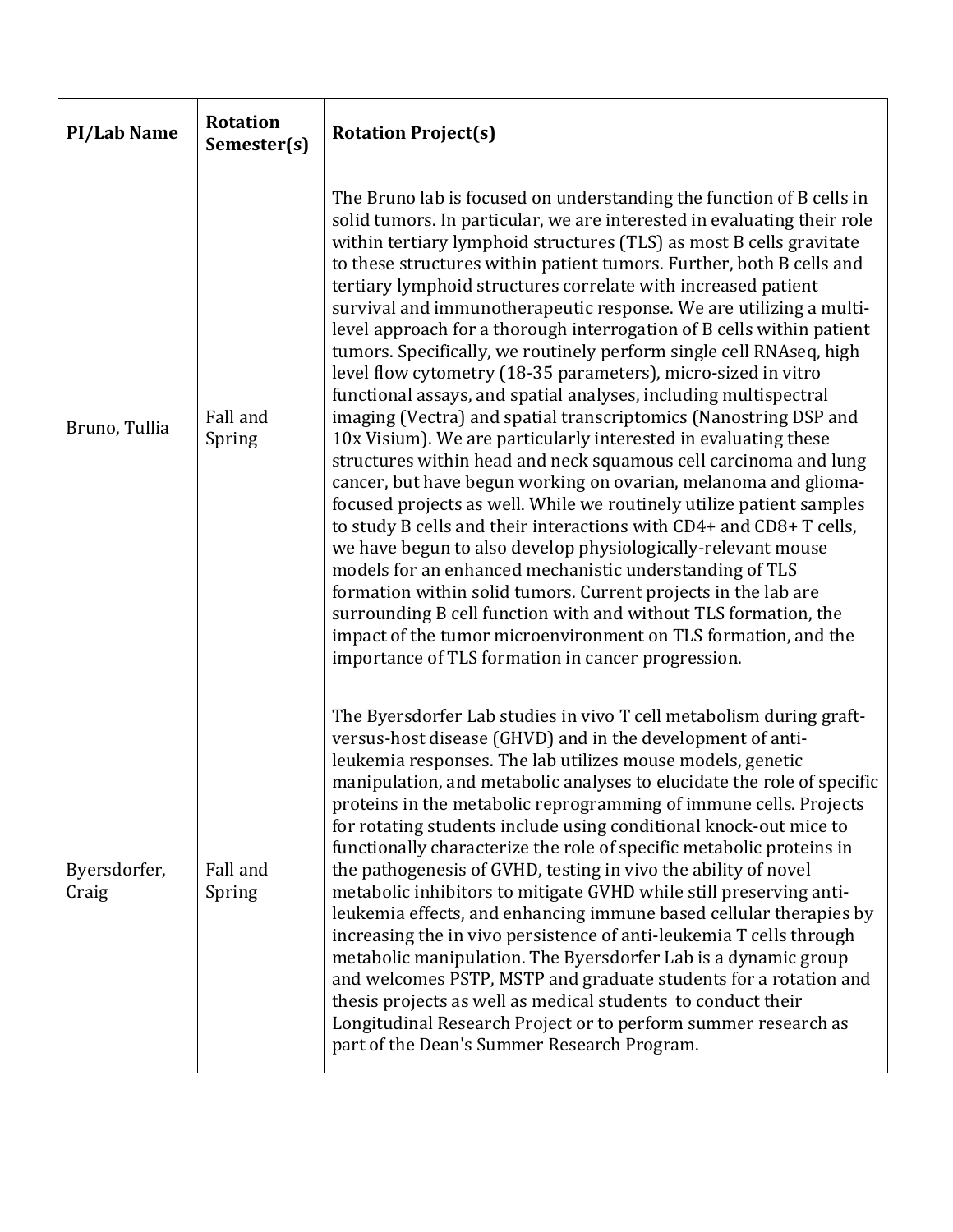| <b>PI/Lab Name</b>          | <b>Rotation</b><br>Semester(s) | <b>Rotation Project(s)</b>                                                                                                                                                                                                                                                                                                                                                                                                                                                                                                                                                                                                                                                                                                     |
|-----------------------------|--------------------------------|--------------------------------------------------------------------------------------------------------------------------------------------------------------------------------------------------------------------------------------------------------------------------------------------------------------------------------------------------------------------------------------------------------------------------------------------------------------------------------------------------------------------------------------------------------------------------------------------------------------------------------------------------------------------------------------------------------------------------------|
| Campfield,<br><b>Brian</b>  | Fall and<br>Spring             | The Campfield Lab focuses on the discovery of novel mediators of<br>host defense and innate-to-adaptive immune responses. We have<br>several ongoing collaborative projects ready for MD, PSTP, MSTP,<br>rotation and graduate students: 1) The protective role of follistatin-<br>like 1 (FSTL-1) in bacterial pneumonia. 2) Novel mechanisms of host<br>immunity to lung infection. 3) The role of FSTL-1 in acute lung<br>injury/ARDS. 4) Novel mechanisms regulating hematopoietic stem<br>cell function. Learn more at<br>Website: https://www.pediatrics.pitt.edu/infectious-<br>diseases/research/campfield-lab or @TheCampfieldLab                                                                                     |
| Chang, Yuan /<br>Moore, Pat | Fall and<br>Spring             | The Chang-Moore lab studies two human cancer viruses that it<br>discovered to uncover fundamental processes in cancer cell<br>formation. These projects include 1) KSHV: Biogenesis of virus-<br>encoded circular RNAs, 2) Merkel cell polyomavirus: Regulation of<br>MCV replication by cellular SCF E3 ligases and definition of small<br>DNA virus proteostatic latency and 3) Single molecule MCV<br>replication origin studies using C-trap optical tweezers, AFM and<br>cryoEM. Additional studies are ongoing to understand potential<br>vaccine immune responses to KSHV LANA and SCoV2 RdRp<br>proteins. We have developed the first mAb to SCoV2 RdRp and are<br>using it to investigate SCoV2 replication dynamics. |
| Cooper,<br>Vaughn           | Fall and<br>Spring             | 1) Evolutionary dynamics, genetics and mechanisms of<br>antimicrobial resistance in Acinetobacter baumannii or<br>Psuedomonas aeruginosa. 2) Population demography and molecular<br>mechanisms of biofilm formation                                                                                                                                                                                                                                                                                                                                                                                                                                                                                                            |
| Culyba, Matt                | Fall and<br>Spring             | Our lab studies how bacterial stress-responses enable antibiotic<br>evasion. Current projects are focused on MRSA. Projects include<br>monitoring microbial evolution using WGS, biochemistry of purified<br>stress-response enzymes, molecular mechanism, and high-<br>throughput screening.                                                                                                                                                                                                                                                                                                                                                                                                                                  |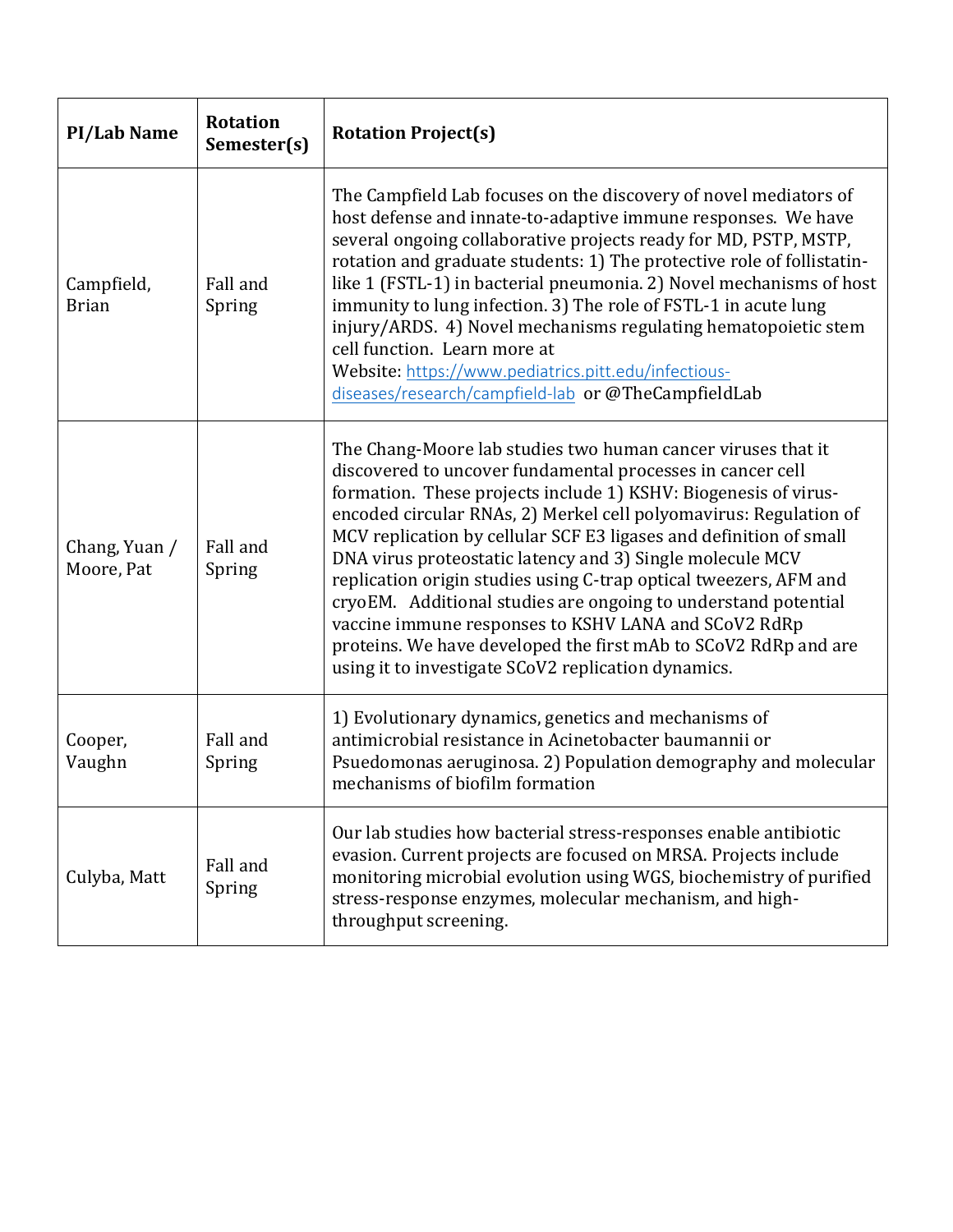| <b>PI/Lab Name</b> | <b>Rotation</b><br>Semester(s) | <b>Rotation Project(s)</b>                                                                                                                                                                                                                                                                                                                                                                                                                                                                                                                                                                                                                                                                                                                                                                                                |
|--------------------|--------------------------------|---------------------------------------------------------------------------------------------------------------------------------------------------------------------------------------------------------------------------------------------------------------------------------------------------------------------------------------------------------------------------------------------------------------------------------------------------------------------------------------------------------------------------------------------------------------------------------------------------------------------------------------------------------------------------------------------------------------------------------------------------------------------------------------------------------------------------|
| Das, Jishnu        | Fall and<br>Spring             | Current projects in the lab involve the use of computational systems<br>approaches (machine learning and network systems approaches) to<br>analyze high-dimensional immunological datasets (including<br>genomic, transcriptomic, proteomic and metabolic) in the contexts<br>of autoimmunity and alloimmunity. Specifically, we are interested in<br>using these techniques to elucidate molecular mechanisms<br>underlying the pathophysiology of 1) arthritis (rheumatoid arthritis<br>and osteoarthritis) and 2) organ rejection following liver and kidney<br>transplants. The lab's research program is highly interdisciplinary<br>(lab members have backgrounds in immunology and computational<br>systems biology), and the training environment is tailored to<br>individual mentees, based on their interests. |
| Delgoffe, Greg     | Fall and<br>Spring             | <b>TBD</b>                                                                                                                                                                                                                                                                                                                                                                                                                                                                                                                                                                                                                                                                                                                                                                                                                |
| DePas, William     | Spring                         | The main focus of our lab is understanding how nontuberculous<br>mycobacteria (NTM) form biofilms in response to the infection<br>environment. We use an in vitro aggregation system to determine<br>what genes are involved in regulating aggregation in response to<br>environmental cues. In parallel, we use a tissue clearing/bacterial<br>labeleing technique to quantify bacterial biofilm formation (and<br>other spatial phenotypes) directly in patient samples.                                                                                                                                                                                                                                                                                                                                                |
| Dermody,<br>Terry  | Fall and<br>Spring             | The Dermody laboratory has several projects in the general area of<br>reovirus replication and pathogenesis. These include (i) viral<br>attachment and entry into cells, (ii) mechanisms of genome<br>replication and packaging, (iii) patterns of cell signaling and gene<br>expression in response to viral infection, and (iv) links between<br>reovirus and celiac disease. Trainees in the Dermody laboratory<br>gain expertise in genetics, cell biology, biochemistry, and organismal<br>biology.                                                                                                                                                                                                                                                                                                                  |
| Dutta, Partha      | Fall and<br>Spring             | The focus of my lab is to understand the mechanisms of innate<br>inflammation, primarily mediated by monocytes and macrophages,<br>in cardiovascular disease. We use RNA seq, single cell RNA seq,<br>spatial RNA seq, high resolution microscopy, intra-vital microscopy,<br>multi-color flow cytometry in various transgenic mouse models and<br>human samples. Lab website: https://duttalab.pitt.edu                                                                                                                                                                                                                                                                                                                                                                                                                  |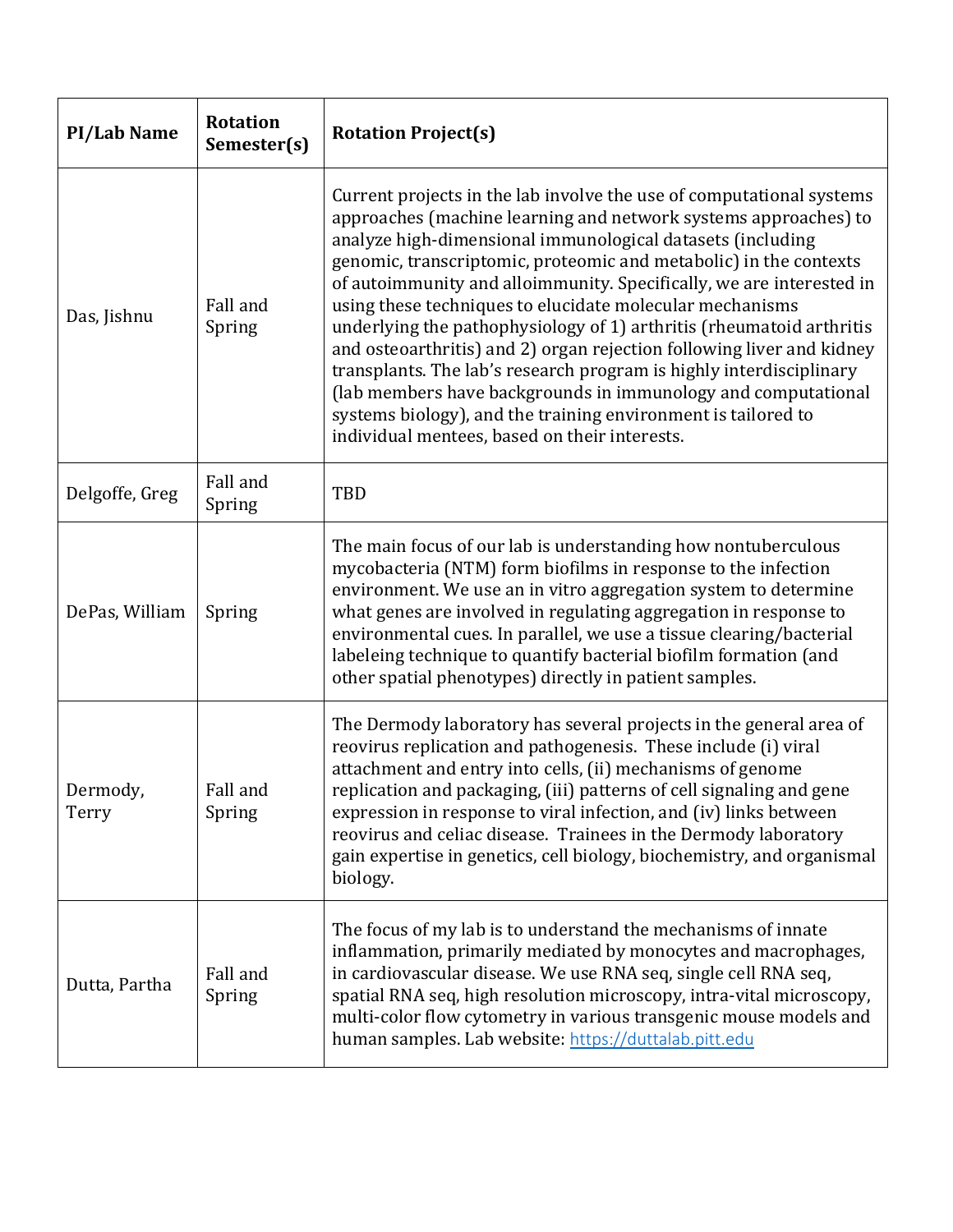| <b>PI/Lab Name</b> | <b>Rotation</b><br>Semester(s) | <b>Rotation Project(s)</b>                                                                                                                                                                                                                                                                                                                                                                                                                                                                                                                                                                                                                                                                                                                                                                                                                                                                                                                                      |
|--------------------|--------------------------------|-----------------------------------------------------------------------------------------------------------------------------------------------------------------------------------------------------------------------------------------------------------------------------------------------------------------------------------------------------------------------------------------------------------------------------------------------------------------------------------------------------------------------------------------------------------------------------------------------------------------------------------------------------------------------------------------------------------------------------------------------------------------------------------------------------------------------------------------------------------------------------------------------------------------------------------------------------------------|
| Falo, Jr., Louis   | Fall and<br>Spring             | Our research focuses on understanding and utilizing skin immune<br>networks to control systemic immune responses, with the goal of<br>translational development of novel vaccines and<br>immunotherapeutic strategies. To accomplish this, we integrate an<br>evolving mechanistic understanding of skin immune function with<br>novel bioengineering approaches. Current projects include: 1)<br>Development and clinical application of skin targeted COVID-19<br>vaccines, including the current PittCoVacc and "next generation"<br>vaccine strategies; 2) Development of novel strategies to modify the<br>tumor microenvironment of cutaneous neoplasms, including non-<br>melanoma skin cancers, to utilize the patient's existing tumor as a<br>patient and tumor specific vaccine; and 3) To engineer the skin<br>microenvironment to induce systemic tolerance to cutaneously<br>delivered antigens including contact sensitizers and food allergens. |
| Ferris, Robert     | Fall and<br>Spring             | Dr. Ferris's research and clinical programs are focused on<br>understanding immunological and molecular mechanisms of<br>resistance to immuno-oncology (IO) therapies, biomarker discovery<br>and identifying novel IO drug candidates with the overall aim of<br>early diagnosis and improved treatment of head and neck squamous<br>cell carcinoma (HNSCC). Recent work has focused on the impact of<br>TIM-3 expression on effector and regulatory T, as well as NK cells<br>and the roles they play in tumor elimination. The premise of current<br>research projects includes preclinical, basic, translational, as well as<br>clinical research using multi-dimensional molecular biological<br>(single-cell RNAseq), cell-based (multicolor flow cytometry and<br>functional assays) and mouse model platforms leading to novel<br>investigator-initiated clinical trials.                                                                               |
| Flynn, JoAnne      | Fall and<br>Spring             | Our lab studies tuberculosis using non-human primate models. We<br>are interested in immunology and pathogenesis of tuberculosis and<br>interventions-including drugs and vaccines. We have numerous<br>funded projects regarding host-pathogen interactions, immunology,<br>pathology, and vaccines. Such projects include the role of CD8 and<br>CD4 T cells in TB, the role of innate cells in TB, the mechanism by<br>which BCG delivered intravenously provides profound protection<br>against TB, the host-pathogen interactions in the granulomas, the<br>ability of primary infection to prevent reinfection, etc. We develop<br>and employ cutting edge technologies, including PET CT imaging,<br>single cell RNAseq, multiparameter flow cytometry, reporter and<br>barcoded strains of Mtb, among others. We are an interactive and<br>inclusive lab and strongly believe in collaboration and teamwork.                                            |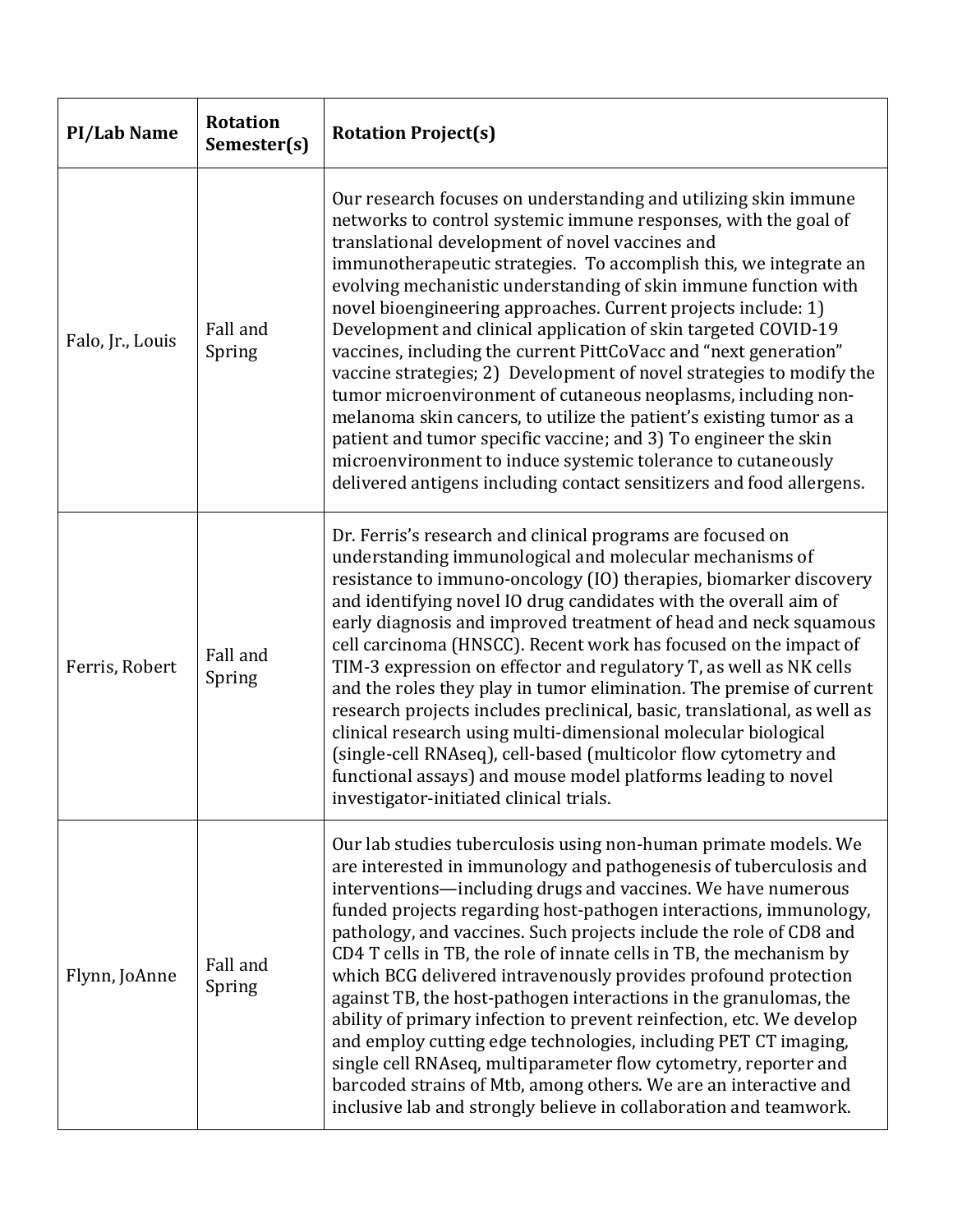| <b>PI/Lab Name</b>       | <b>Rotation</b><br>Semester(s) | <b>Rotation Project(s)</b>                                                                                                                                                                                                                                                                                                                                                                                                                                                                                                                                                                                                                                                                                                                                                                                                                                                                                                                                                                                                                       |
|--------------------------|--------------------------------|--------------------------------------------------------------------------------------------------------------------------------------------------------------------------------------------------------------------------------------------------------------------------------------------------------------------------------------------------------------------------------------------------------------------------------------------------------------------------------------------------------------------------------------------------------------------------------------------------------------------------------------------------------------------------------------------------------------------------------------------------------------------------------------------------------------------------------------------------------------------------------------------------------------------------------------------------------------------------------------------------------------------------------------------------|
| Gaffen, Sarah            | Fall and<br>Spring             | The Gaffen lab is a highly interactive and collegial group that studies<br>the nexus of immunity to fungal infections and autoimmune disease<br>pathogenesis. Specially, we study the Th17 pathway and its<br>signature cytokine IL-17, using both cell-based and mouse-based<br>approaches. Rotation projects will vary depending on the interest of<br>the rotation student and availability of open projects. Sample<br>projects include analysis of how IL-17 signaling mediates post-<br>transcriptional gene regulation through distinct RNA binding<br>proteins that determine mRNA fate (stability, translation,<br>methylation, etc.), and how these pathways contribute to pathology<br>in mouse models of multiple sclerosis or renal autoimmune disease.<br>Studies of oral mucosal immunity to the commensal fungus Candida<br>albicans may include single cell RNASeq analysis,<br>immunofluorescent or RNAScope tissue imaging, or mouse studies<br>of fungal infection. See web site for more<br>details: www.gaffenlab.pitt.edu |
| Gao, Shou-<br>Jiang (SJ) | Fall and<br>Spring             | The Gao lab primarily studies the mechanism of infection and<br>oncogenesis of cancer viruses. The student will be exposed to<br>molecular virology, cancer biology, cancer metabolism, epigenetics,<br>epitranscriptomics, interactions of cancer cells with tumor<br>microenvironment and immune cells, inflammation, microbiome<br>and cancer therapy. The lab has also recently worked on the new<br>coronavirus that causes COVID-19. Areas of works include cell<br>tropism and viral gene expression program, pseudovirus entry and<br>trafficking, innate immunity and inflammation, and antiviral<br>therapy.                                                                                                                                                                                                                                                                                                                                                                                                                           |
| Gong, Yi-Nan             | Fall and<br>Spring             | 1) Modulating lipid mobilization on the plasma membrane to<br>promote anti-cancer immunity. We will work with genetical tools to<br>control a phospholipid and move it to either inner or outer leaflet on<br>plasma membrane. We are also developing therapeutic strategies to<br>neutralize the inhibitory effects of this lipid. 2) We will use genome-<br>wide CRISPR knockout screening to study the programmed cell<br>death in tumor cells and macrophages and explore the consequent<br>inflammatory responses as well as in drug resistance. 3) We study<br>how plasma membrane pore-forming damage can affect the tumor<br>microenvironments via immune or non-immune modulations.                                                                                                                                                                                                                                                                                                                                                     |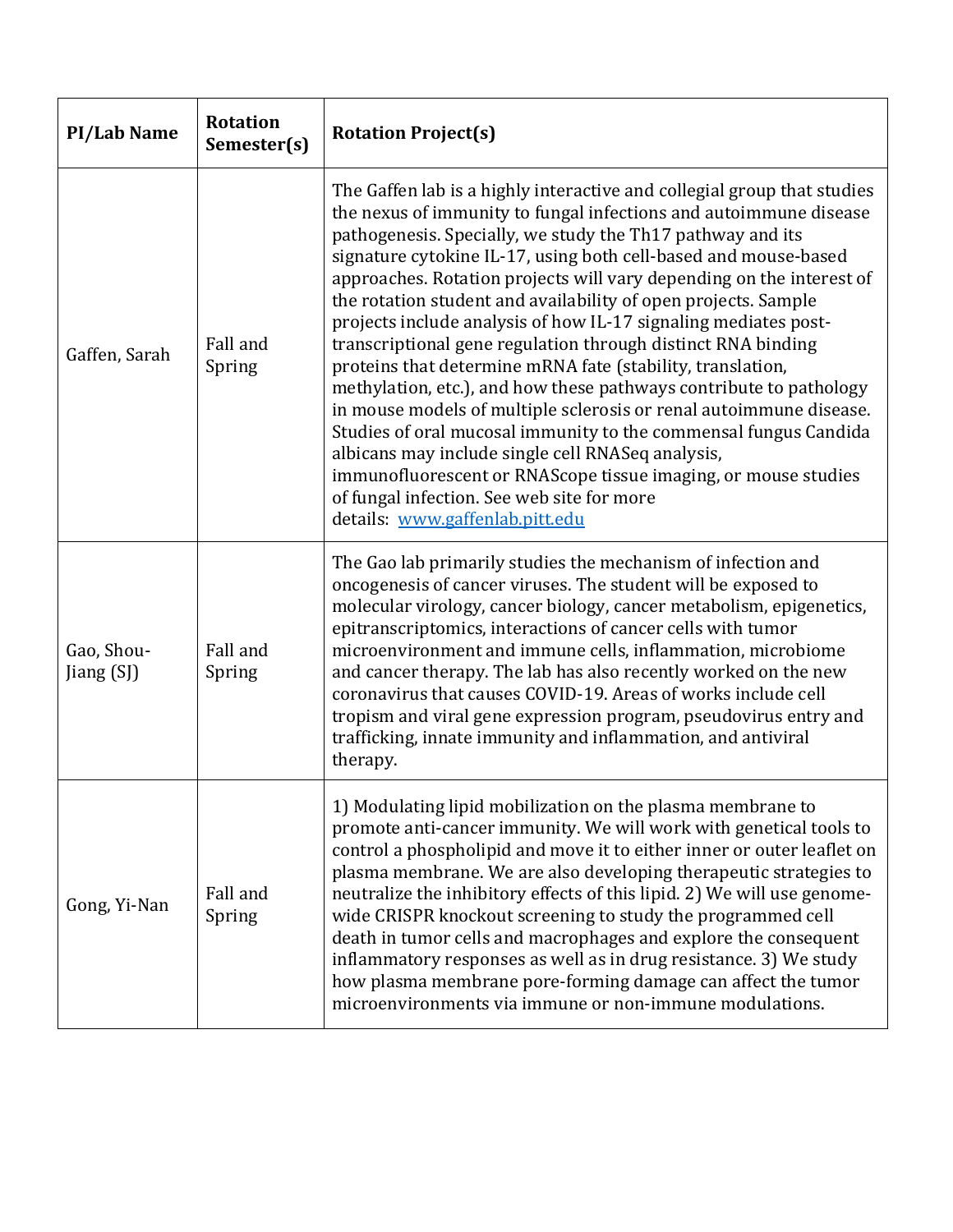| <b>PI/Lab Name</b>    | <b>Rotation</b><br>Semester(s) | <b>Rotation Project(s)</b>                                                                                                                                                                                                                                                                                                                                                                                                                                                                                                                                                                                                                                                                                                                                                                                 |
|-----------------------|--------------------------------|------------------------------------------------------------------------------------------------------------------------------------------------------------------------------------------------------------------------------------------------------------------------------------------------------------------------------------------------------------------------------------------------------------------------------------------------------------------------------------------------------------------------------------------------------------------------------------------------------------------------------------------------------------------------------------------------------------------------------------------------------------------------------------------------------------|
| Gottschalk,<br>Rachel | Fall and<br>Spring             | Rotation trainees will gain experience in quantitative analysis of<br>macrophage signaling and inflammatory responses. 1) By<br>quantifying inflammatory responses in mice with conditional<br>deletion of the transcription factor GATA2. This will include using<br>qPCR, flow, and ELISA to assess the magnitude and duration of<br>inflammatory responses in mice with bacterial pneumonia 2) Using<br>phosphoproteomics, motif analysis, and statistical approaches, we<br>have identified candidate STAT-cooperating transcription factors<br>that we believe support cytokine specific gene expression. Help us<br>validate these findings in bone marrow derived macrophages, by<br>quantifying regulation of these transcription factors and the<br>consequence of their knockdown or deficiency. |
| Guo, Haitao           | Fall and<br>Spring             | Guo lab is studying the mechanisms of hepatitis B virus (HBV)<br>persistent infection and HBV-induced hepatocellular carcinoma<br>(HCC), as well as developing novel therapeutics for treatment of<br>HBV and HCC.                                                                                                                                                                                                                                                                                                                                                                                                                                                                                                                                                                                         |
| Hand, Tim             | Fall and<br>Spring             | The Hand lab studies the interaction of the immune system and the<br>microbiome in the intestine. We have a particular interest in how T<br>and B cells respond to and shape new bacterial colonizations.<br>Current rotation projects are focused on 1) how memory CD4 T cells<br>mediate intestinal protection via long-term interactions with the<br>enteric nervous system and 2) how antibodies in breast milk shape<br>the neonatal microbiome.<br>https://www.chp.edu/research/rkmfi/research-labs/hand-lab                                                                                                                                                                                                                                                                                         |
| Hartman, Amy          | Fall and<br>Spring             | Rotation projects are available studying the pathogenesis of Rift<br>valley fever virus (RVFV) and other related bunyaviruses. In vitro<br>and in vivo (rodent) projects include: 1) Elucidating the role of host<br>factors in binding and entry of bunyaviruses into host cells,<br>including study of the newly identified bunyavirus receptor Lrp1.2)<br>Tropism of RVFV and other bunyaviruses for mammalian placenta.<br>3) RVFV infection of neurons and amelioration with<br>immunotherapeutic drugs.                                                                                                                                                                                                                                                                                              |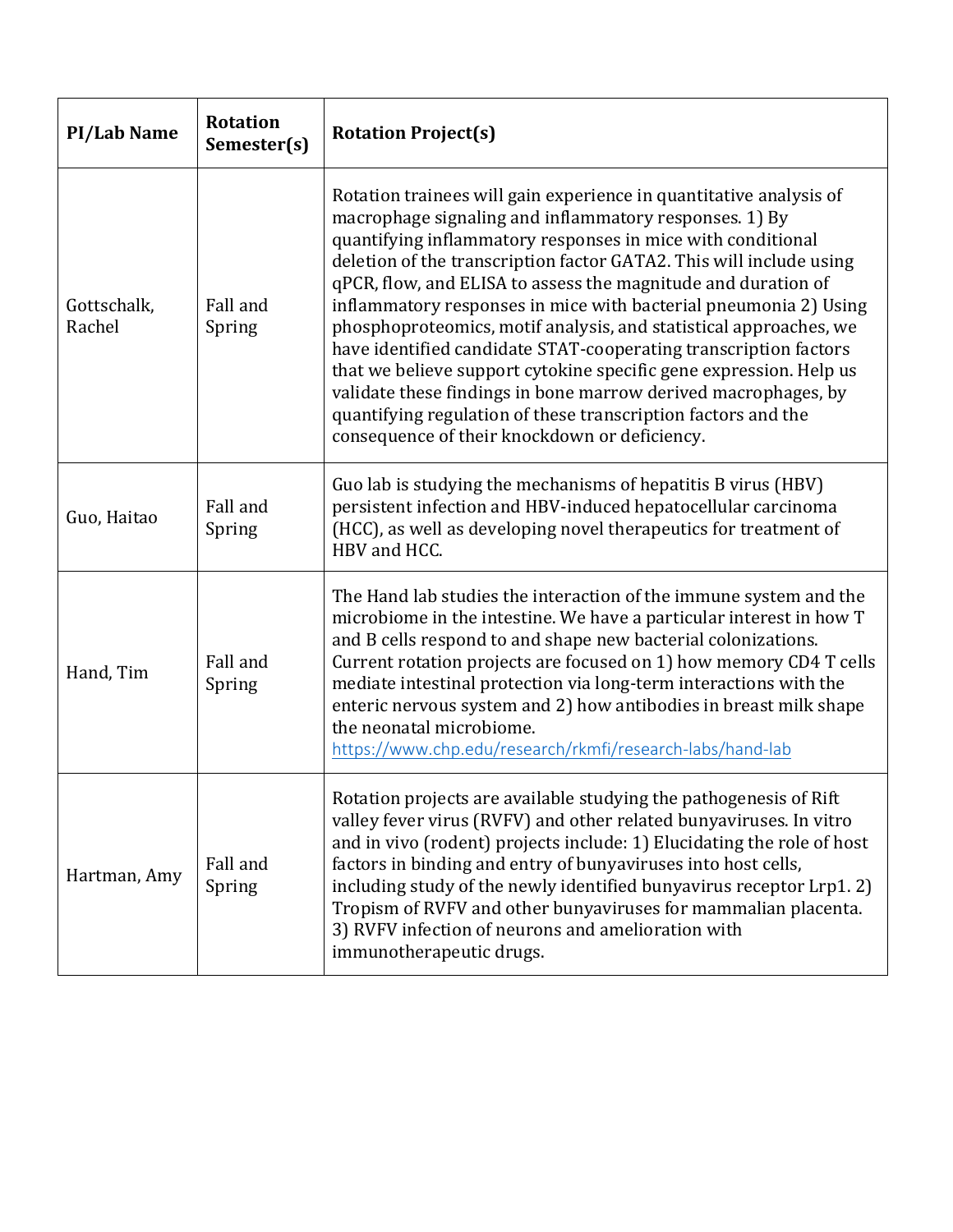| <b>PI/Lab Name</b>         | <b>Rotation</b><br>Semester(s) | <b>Rotation Project(s)</b>                                                                                                                                                                                                                                                                                                                                                                                                                                                                                                                                                                                                                                                                                                                                                                                                                                                                                                                                                                      |
|----------------------------|--------------------------------|-------------------------------------------------------------------------------------------------------------------------------------------------------------------------------------------------------------------------------------------------------------------------------------------------------------------------------------------------------------------------------------------------------------------------------------------------------------------------------------------------------------------------------------------------------------------------------------------------------------------------------------------------------------------------------------------------------------------------------------------------------------------------------------------------------------------------------------------------------------------------------------------------------------------------------------------------------------------------------------------------|
| Hawse, Bill                | Fall and<br>Spring             | The Hawse lab utilizes proteomics, biochemistry, genetics, chemical<br>genetics, high resolution imaging and animal models to study signal<br>transduction in T cells. Current projects focus on 1) elucidating how<br>kinase signaling networks drive T cell fate choices and 2)<br>understanding how signaling lipids function in T cell biology. The<br>overarching hypothesis is that differential phosphorylation of key<br>proteins involved with metabolism, signaling and transcription<br>regulates T cell fate decisions. Our current mass spectrometry<br>analysis of CD4+ T cell differentiation identified 200<br>phosphoproteins that correlate to specific cell fates. We are<br>performing functional studies to determine how these signaling<br>events shape cellular differentiation programs. There are many<br>possible rotation and thesis projects that can be tailored to the<br>student's interests ranging from basic mechanism to in vivo models<br>of autoimmunity. |
| Hinterleitner,<br>Reinhard | Fall and<br>Spring             | 1) Study how gut microbes modulate immune responses to dietary<br>antigens in the context of celiac disease and food allergies. 2) Study<br>the mechanisms of gut epithelial-immune crosstalk in intestinal<br>inflammatory disorders and enteric infections.                                                                                                                                                                                                                                                                                                                                                                                                                                                                                                                                                                                                                                                                                                                                   |
| Hooven, Tom                | Fall and<br>Spring             | The Hooven laboratory on the 8th floor of the Rangos Research<br>Building studies bacteria that contribute to maternal, fetal, and<br>neonatal disease. A major focus area is group B Streptococcus (GBS),<br>the dominant cause of neonatal sepsis in the U.S. and worldwide.<br>Projects are available to 1) use a CRISPR/Cas9-based knockdown<br>library of conserved GBS surface proteins to identify novel targets<br>for preventing perinatal infection; 2) study the influence of changing<br>metabolite levels on GBS virulence outside of its commensal niches;<br>3) define the molecular mechanism of MrvR, a bacterial regulatory<br>protein with virulence-enhancing properties. See<br>www.hoovenlab.com.                                                                                                                                                                                                                                                                         |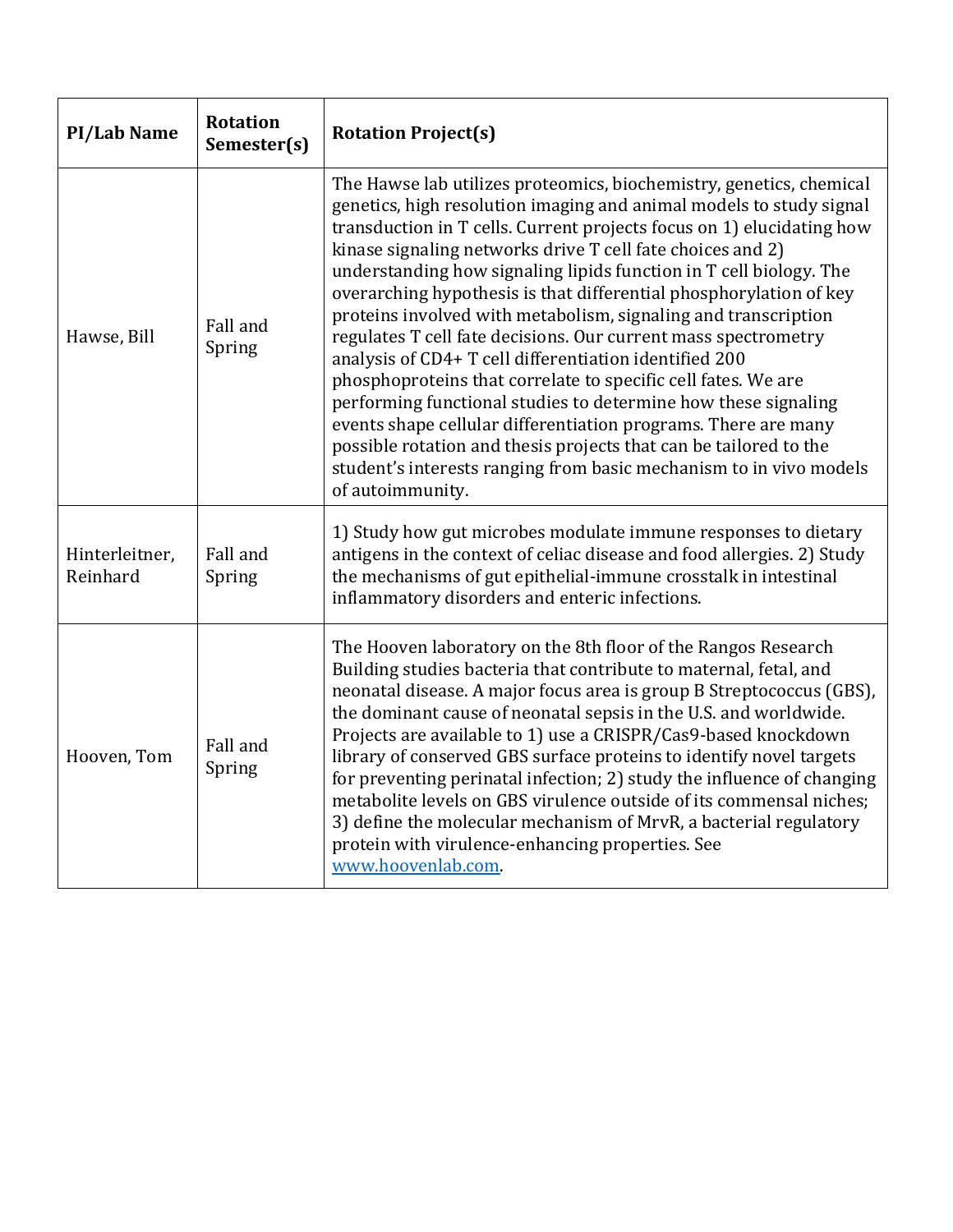| <b>PI/Lab Name</b> | <b>Rotation</b><br>Semester(s) | <b>Rotation Project(s)</b>                                                                                                                                                                                                                                                                                                                                                                                                                                                                                                                                                                                                                                                                                                                                                                |
|--------------------|--------------------------------|-------------------------------------------------------------------------------------------------------------------------------------------------------------------------------------------------------------------------------------------------------------------------------------------------------------------------------------------------------------------------------------------------------------------------------------------------------------------------------------------------------------------------------------------------------------------------------------------------------------------------------------------------------------------------------------------------------------------------------------------------------------------------------------------|
| Joglekar, Alok     | Fall and<br>Spring             | The Joglekar lab focuses understanding the antigenic targets of T cell<br>responses and engineering T cells for immunotherapy. Two main<br>projects are available in the lab: 1) Identify the cognate epitopes of<br>autoimmune T cells using a novel epitope discovery technology<br>called SABRs. We will use systems immunology approaches to<br>combine TCR repertoire, T cell transcriptomics, and TCR specificities<br>to understand the autoimmune T cells in Lupus nephritis: 2)<br>Engineer T cells and other immune cells for immunotherapy. We<br>will use chimeric receptors to engineer T cells, B cells and APCs to<br>augment or suppress immune responses in an antigen-specific<br>manner. We will also use computational methods to aid design of<br>chimeric receptors |
| Kane, Melissa      | Fall and<br>Spring             | The Kane Lab studies immunity to retroviral infections at a cellular<br>and organismal level. Ongoing projects include, 1) Mechanism of<br>inhibition of HIV-1 nuclear import by the restriction factor Mx2; 2)<br>Genetic and immunological mechanisms of antiviral resistance in<br>animal models; 3) Regulation of retroviral gene expression; 4)<br>Inhibition of viral replication by interferon stimulated genes.<br>www.kanelab.org                                                                                                                                                                                                                                                                                                                                                |
| Kaplan, Dan        | Fall and<br>Spring             | The Kaplan lab explores how innate and adaptive immune cells<br>interact in peripheral tissues, particularly skin. We focus on how<br>epithelial cells control the residence of peripheral memory cells<br>during memory as well as within the tumor microenvironment. We<br>also explore how neurons that innervate the skin control the<br>development, amplification, persistence and resolution of innate and<br>adaptive responses. Individual projects can be crafted to suit the<br>interest of the rotating student.                                                                                                                                                                                                                                                              |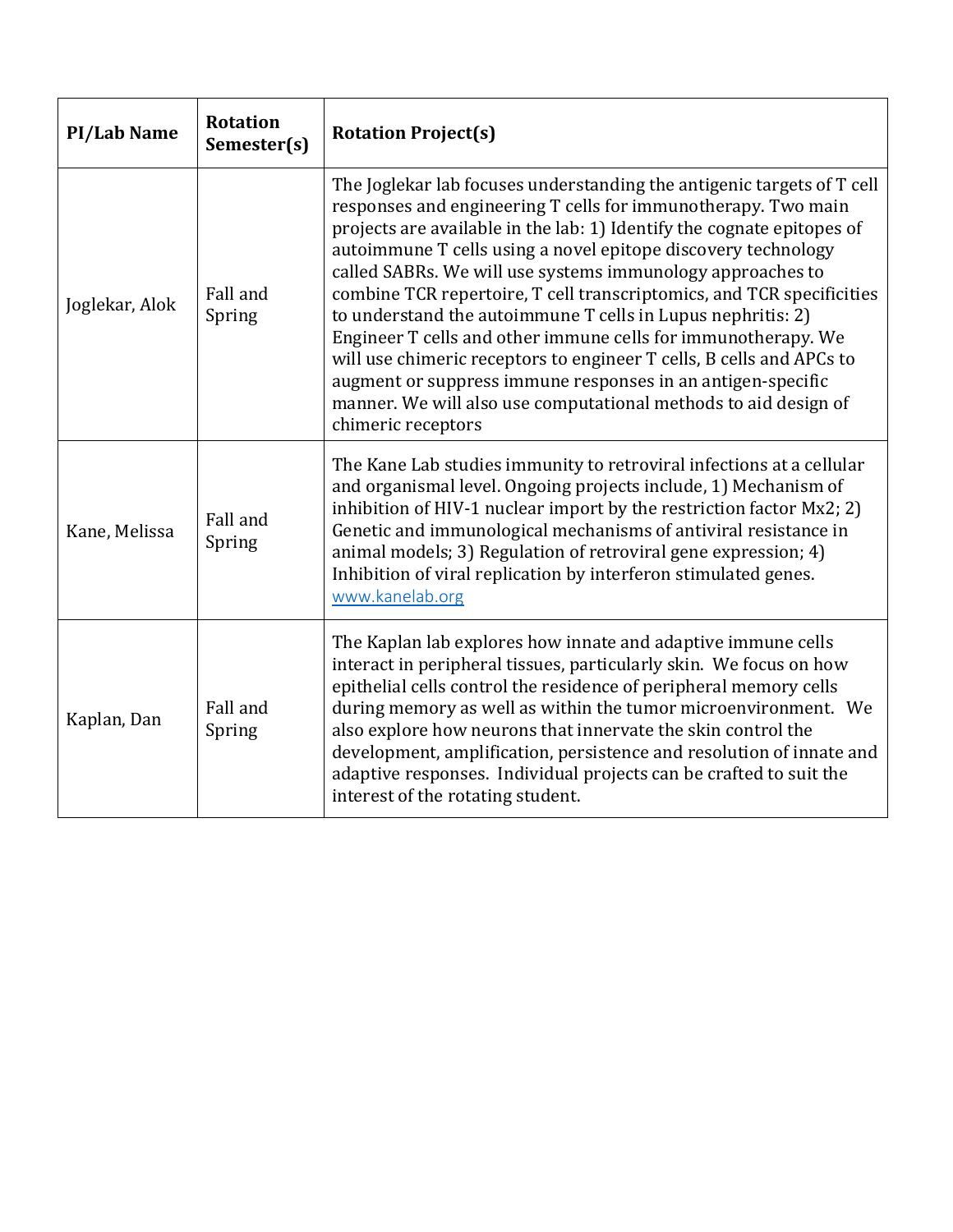| <b>PI/Lab Name</b>           | <b>Rotation</b><br>Semester(s) | <b>Rotation Project(s)</b>                                                                                                                                                                                                                                                                                                                                                                                                                                                                                                                                                                                                                                                                                                                                                                                                                                                                                                                                                                                                                                                                                                                                                                                                                                                                                                                                                                                                                                                    |
|------------------------------|--------------------------------|-------------------------------------------------------------------------------------------------------------------------------------------------------------------------------------------------------------------------------------------------------------------------------------------------------------------------------------------------------------------------------------------------------------------------------------------------------------------------------------------------------------------------------------------------------------------------------------------------------------------------------------------------------------------------------------------------------------------------------------------------------------------------------------------------------------------------------------------------------------------------------------------------------------------------------------------------------------------------------------------------------------------------------------------------------------------------------------------------------------------------------------------------------------------------------------------------------------------------------------------------------------------------------------------------------------------------------------------------------------------------------------------------------------------------------------------------------------------------------|
| Kinchington,<br>Paul R (Kip) | Fall and<br>Spring             | The Kinchington lab works with the human Herpesvirus Varicella<br>Zoster Virus (VZV) that causes Chickenpox and the debilitating<br>disease, Zoster (Shingles) when it reactivates from latency. Two<br>projects are open. The first is an investigation of the newly<br>discovered RNAs associated with the neuronal latent state termed<br>VLT, and how they function in lytic epithelial infections, as well as<br>the lytic-latent-reactivation decision process in cultured neuron<br>systems. The second project is to determine the contribution of<br>mutations in the live vaccine strain to the attenuated phenotypes of<br>poor replication in the skin and inefficient reactivation from<br>neurons. Both projects will involve extensive use of complex tissues<br>culture systems, molecular virology and biology, genetic<br>manipulation of the viral genome using recombineering methods<br>and characterization of recombinant herpesviruses.                                                                                                                                                                                                                                                                                                                                                                                                                                                                                                               |
| Klimstra,<br>William         | Fall and<br>Spring             | The following rotation projects are available: 1) Development of<br>live attenuated vaccine vectors for eastern, Venezuelan and western<br>equine encephalitis viruses (EEEV/VEEV/WEEV) based on<br>identification and inactivation of viral virulence determinants and<br>then testing the recombinant viruses for virulence and<br>immunogenicity in the mouse model. 2) Characterization of the role<br>of syndecan heparan sulfate (HS) proteoglycans in EEEV cell<br>infection and pathogenesis. In this project, CRISPR/Cas9 technology,<br>ectopic over-expression and knockout mice are being used to modify<br>syndecan proteoglycan levels in various cell types and in vivo, and<br>the dependence of EEEV infection on syndecan levels will be<br>assessed. 3) Use of next generation sequencing to track host-<br>adaptive mutations that arise during eastern equine encephalitis<br>virus infection. We are examining the changes that occur in HS<br>binding sites and miR142-3p microRNA restriction sequences that<br>occur during EEEV replication cycles in mice, monkeys, quail and<br>mosquitoes. The goal is to assess the capability of EEEV to acquire<br>replication competence in myeloid cells (normally restricted by<br>miR142-3p binding and HS receptor use) by alteration of the<br>HS/miR142-3p sites and the effect of such mutations upon virus<br>replication and innate immune cytokine induction in myeloid cell<br>cultures and mice. |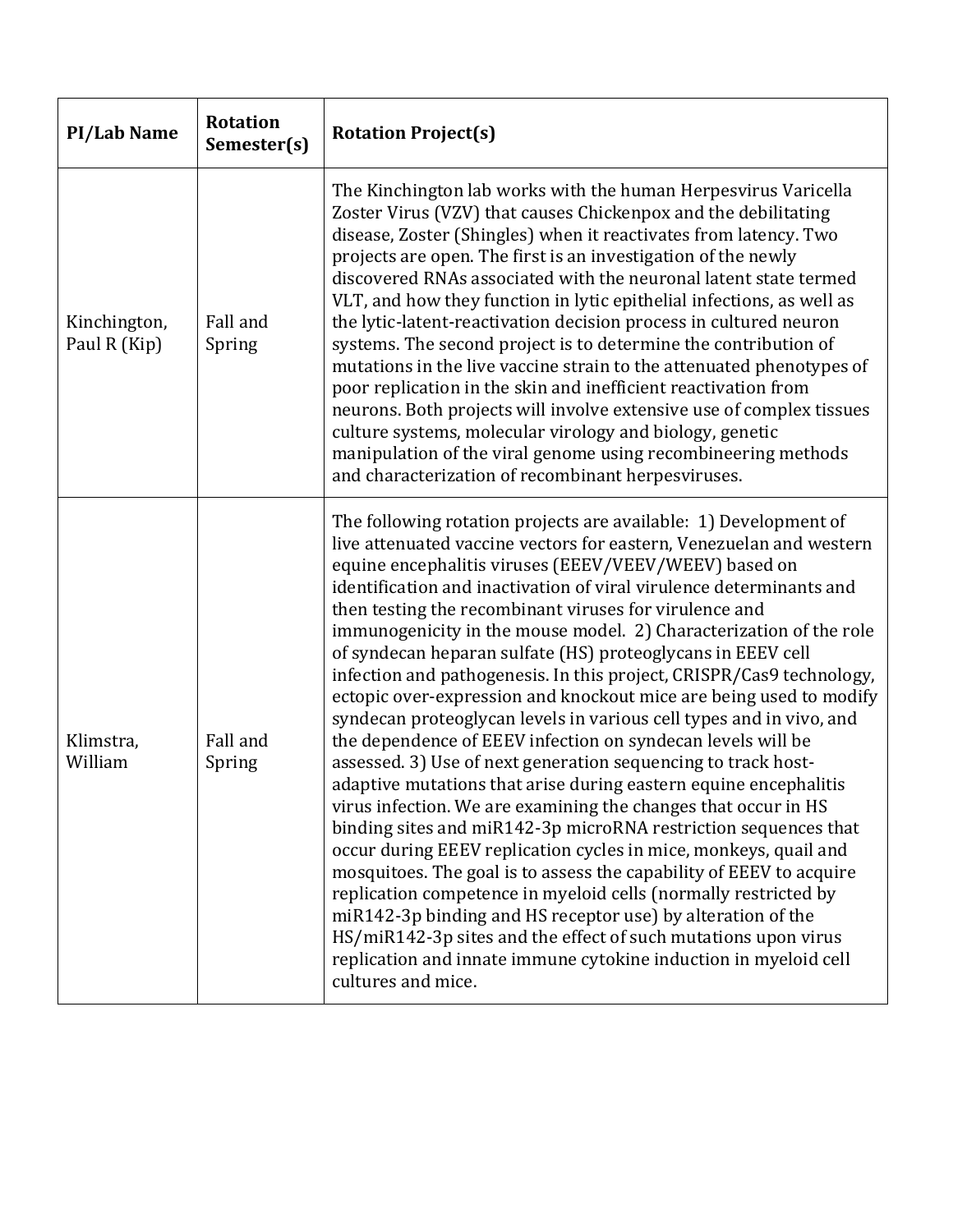| <b>PI/Lab Name</b>    | <b>Rotation</b><br>Semester(s) | <b>Rotation Project(s)</b>                                                                                                                                                                                                                                                                                                                                                                                                                                                                                                                                                                                                                                                |
|-----------------------|--------------------------------|---------------------------------------------------------------------------------------------------------------------------------------------------------------------------------------------------------------------------------------------------------------------------------------------------------------------------------------------------------------------------------------------------------------------------------------------------------------------------------------------------------------------------------------------------------------------------------------------------------------------------------------------------------------------------|
| Larregina,<br>Adriana | Fall and<br>Spring             | The Larregina Laboratory studies the skin immune system and the<br>way that regulatory mechanisms modify local and systemic immune<br>responses. Specifically, we study how proinflammatory<br>neuropeptides modify innate and adaptive immune responses<br>initiated by antigens that permeate the skin. We are also interested<br>in dissecting the mechanisms of cell to cell communication that<br>propagate Ag and generate skin immunostimulatory or suppressive<br>responses.                                                                                                                                                                                      |
| Lee, Janet            | Fall and<br>Spring             | The Lee lab studies host-pathogen interactions in the lung and<br>mechanisms of lung injury from severe respiratory infections. We<br>utilize extracellular Gram-negative bacterial pathogens such as<br>Pseudomonas aeruginosa and Klebsiella pneumoniae as main model<br>systems to better understand the host immune response to distinct<br>pathogen virulence factors. Current projects focus on mechanisms of<br>host protection from (1) pathogen proteases that drive proteolytic<br>lung injury and inflammation; (2) pathogen disruption of nutritional<br>immunity within macrophages; (3) pathogen transition from local<br>infection to hematogenous spread. |
| Lee, Nara             | Fall and<br>Spring             | The Lee lab studies how noncoding RNAs expressed by the Epstein-<br>Barr virus benefit the viral life cycle. Our methodologies include<br>RNA biochemistry, techniques to study RNA modifications, and a<br>plethora of different next-generation sequencing applications.<br>Candidates will learn how to put a modern twist on 'old-school'<br>techniques by coupling them with cutting-edge technology.                                                                                                                                                                                                                                                                |
| Lee, Robin            | Fall and<br>Spring             | The REC Lee lab investigates how single cells process information to<br>make cell fate decisions in inflammatory disease and cancer.<br>Projects regularly use wet-lab experiments, such as CRISPR, particle<br>tracking, and live-cell imaging with microfluidic and robotic cell<br>cultures, as well as computational approaches to extract data and<br>develop mechanistic models. Upcoming projects will use cutting<br>edge approaches to decipher roles of cell-cell communication and<br>interacting cell types in establishing healthy and diseased cellular<br>responses.                                                                                       |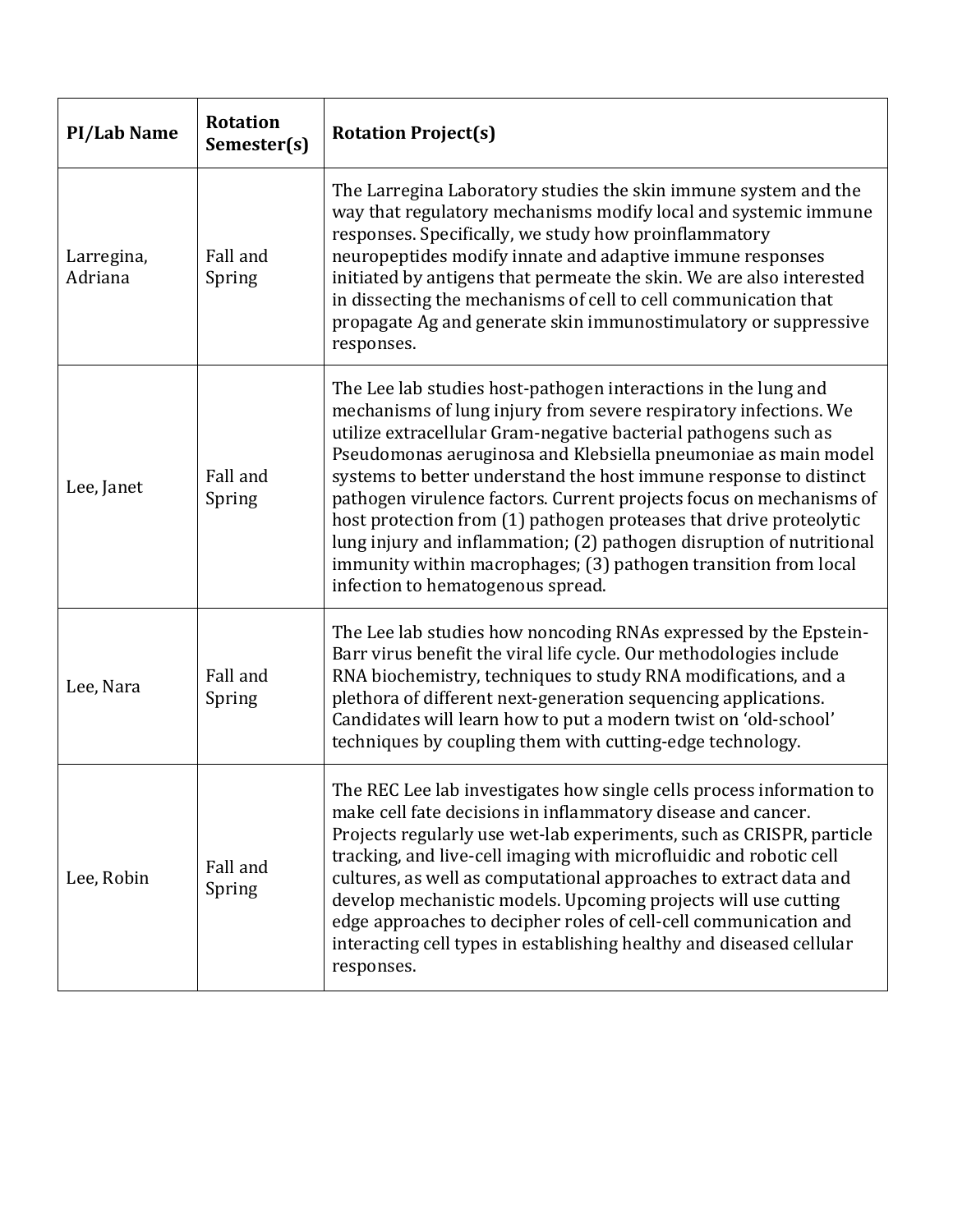| <b>PI/Lab Name</b> | <b>Rotation</b><br>Semester(s) | <b>Rotation Project(s)</b>                                                                                                                                                                                                                                                                                                                                                                                                                                                                                                                                                                                                                                                                                                                                                                                                                                                                                                                                                                                                                                                                                                                                   |
|--------------------|--------------------------------|--------------------------------------------------------------------------------------------------------------------------------------------------------------------------------------------------------------------------------------------------------------------------------------------------------------------------------------------------------------------------------------------------------------------------------------------------------------------------------------------------------------------------------------------------------------------------------------------------------------------------------------------------------------------------------------------------------------------------------------------------------------------------------------------------------------------------------------------------------------------------------------------------------------------------------------------------------------------------------------------------------------------------------------------------------------------------------------------------------------------------------------------------------------|
| Levin, Tera        | Fall and<br>Spring             | The Levin lab integrates evolution, genetics, and microbiology to<br>learn how new bacterial pathogens emerge from nature. We're<br>particularly interested in how forces in the environment select for<br>virulence genes before bacterial pathogens ever encounter a human<br>host. These forces include inter-bacterial competition and<br>interactions between bacteria and their eukaryotic predators. Our<br>main model organisms are Legionella bacteria and their natural<br>hosts, free-living amoebae. Rotation project areas include: 1)<br>uncovering mechanisms of resistance and susceptibility during<br>inter-bacterial competition in Legionella, 2) determining how<br>rapidly evolution alters the functions of Legionella effectors used to<br>hijack host cells, 3) discovering 'immune' strategies used by amoeba<br>to detect and respond to bacteria, and 4) detecting signatures<br>evolutionary arms races in bacterial and/or amoeba genomes. We<br>welcome rotation students from a variety of backgrounds and are<br>happy to discuss these or additional projects. Feel free to get in<br>touch! https://www.teralevinlab.com/ |
| Little, Steven     | Fall and<br>Spring             | The Little Lab merges the fields of Bioengineering, Chemical<br>Engineering and Immunology as we seek to develop biomimetic<br>drug delivery strategies which treat inflammation and restore<br>immune homeostasis. We formulate polymeric, controllable release<br>strategies (i.e., microparticles, stimuli-responsive hydrogels, etc.)<br>which release immunological cues (i.e., chemokines, cytokines, etc.)<br>in a local microenvironment for immunomodulation. Current<br>ongoing projects in our lab are focused on therapies for periodontal<br>disease, chronic rhinosinusitis, myocardial infarction and<br>vascularized composite allotransplantation rejection. We are<br>looking for students to join our transplant-focused sub-team, as we<br>move towards large animal models and clinical translation of our<br>immunotherapy platform.                                                                                                                                                                                                                                                                                                   |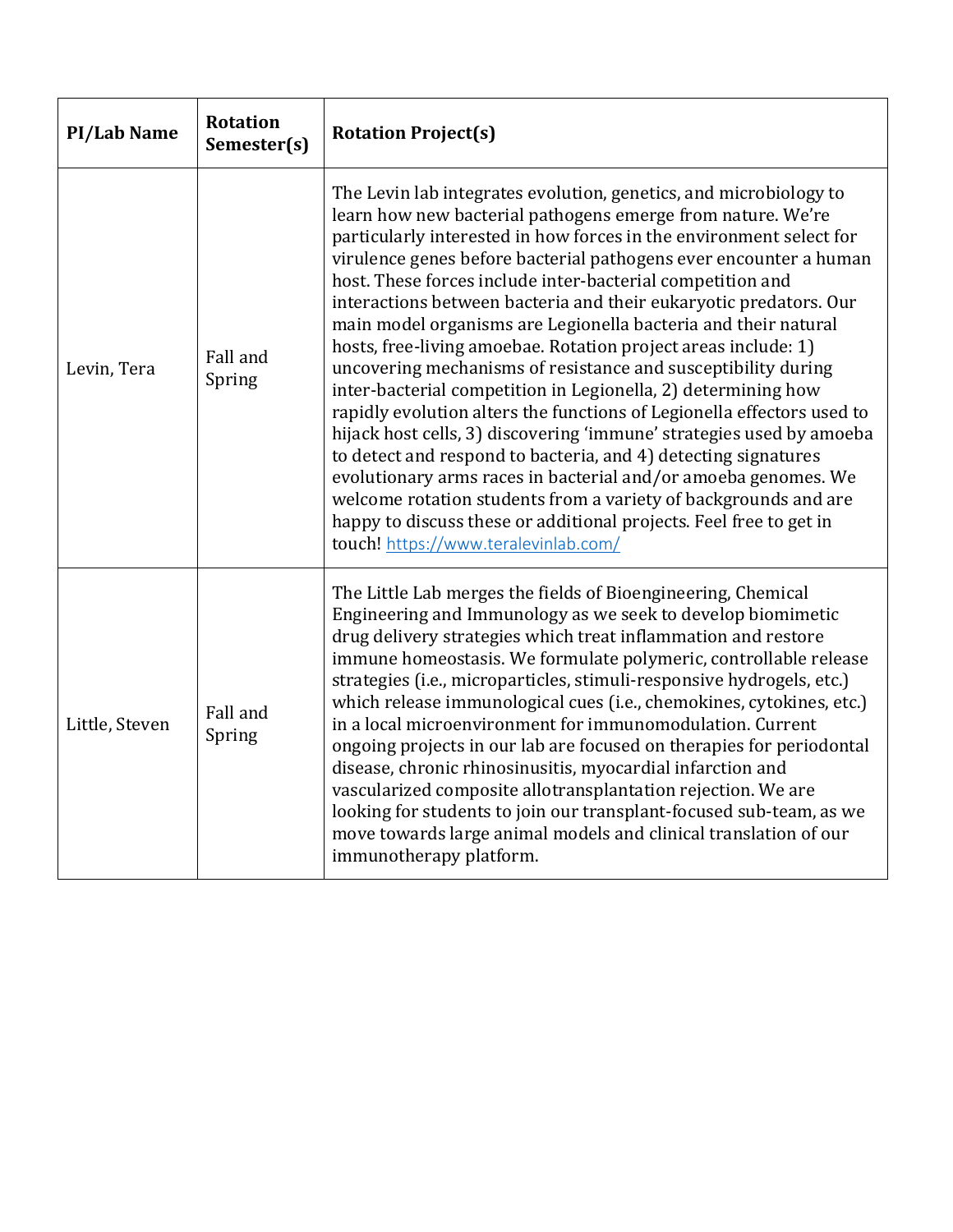| <b>PI/Lab Name</b>   | <b>Rotation</b><br>Semester(s) | <b>Rotation Project(s)</b>                                                                                                                                                                                                                                                                                                                                                                                                                                                                                                                                                                                                                                                                                                                                                                                                                                                                                                                                                                                                                                                                                                                                                                                                                                                                                                                                                                                                                                                                 |
|----------------------|--------------------------------|--------------------------------------------------------------------------------------------------------------------------------------------------------------------------------------------------------------------------------------------------------------------------------------------------------------------------------------------------------------------------------------------------------------------------------------------------------------------------------------------------------------------------------------------------------------------------------------------------------------------------------------------------------------------------------------------------------------------------------------------------------------------------------------------------------------------------------------------------------------------------------------------------------------------------------------------------------------------------------------------------------------------------------------------------------------------------------------------------------------------------------------------------------------------------------------------------------------------------------------------------------------------------------------------------------------------------------------------------------------------------------------------------------------------------------------------------------------------------------------------|
| Liu, Shihui          | Fall and<br>Spring             | We sincerely welcome PMI graduate students to join our research<br>team for their thesis studies. We are located in the excellent<br>scientific environment of the Aging Institute and the Division of<br>Infectious diseases. Our research is supported by three R01 grants<br>from the National Cancer Institute and the National Institute of<br>Allergy and Infectious Diseases, NIH. We are using various state-of-<br>the-art molecular, genetic, and mouse gene-targeting approaches to<br>understand the molecular mechanisms underlying the pathogenesis<br>of several medically important bacterial toxins, including anthrax<br>toxins and B. cereus hemolysins, which are essential in guiding<br>development of therapeutics for treating the infectious diseases<br>caused by B. anthracis and B. cereus. We study how the key signal<br>transduction pathways, such as the RAS and ERK pathways, are<br>dysregulated by these toxins in both normal cells as well as cancer<br>cells. We use the knowledge learned to develop the biological-based<br>therapies for anthrax disease as well as for tumor targeting. As such,<br>we have recently generated a series of novel reengineered anthrax<br>toxins with potent and high tumor-specificity that directly target a<br>wide range of cancer cells, as well as tumor stromal cells. Using<br>unbiased genome-wide CRISPR knockout screens, we recently<br>identified the cellular receptors for B. cereus hemolysin BL |
| Mailliard,<br>Robbie | Fall and<br>Spring             | Our laboratory focuses on basic immunology related to HIV<br>pathogenesis, and the development of immunotherapy approaches<br>to treat chronic HIV-1 infection. Much of our work focuses on<br>dendritic cells and their crosstalk with T cells and NK cells. One<br>project centers on the use of dendritic cells as a latency reversal<br>agent, to kick latent HIV out of hiding for subsequent elimination by<br>effector cells. In this study, we are interested in characterizing the<br>antigen specificity of the T cell receptor (TCR) on CD4+ T cell<br>harboring latent HIV. Another study focuses on the therapeutic<br>potential of a rare population of 'memory-like' NK cells that are<br>highly expanded in HIV infected individuals, Candidates working on<br>these projects will develop skills in primary tissue culture, flow<br>cytometry/sorting, ELISpot assays, single cell RNA sequencing and<br>general dendritic, T cell and NK cell biology.                                                                                                                                                                                                                                                                                                                                                                                                                                                                                                                   |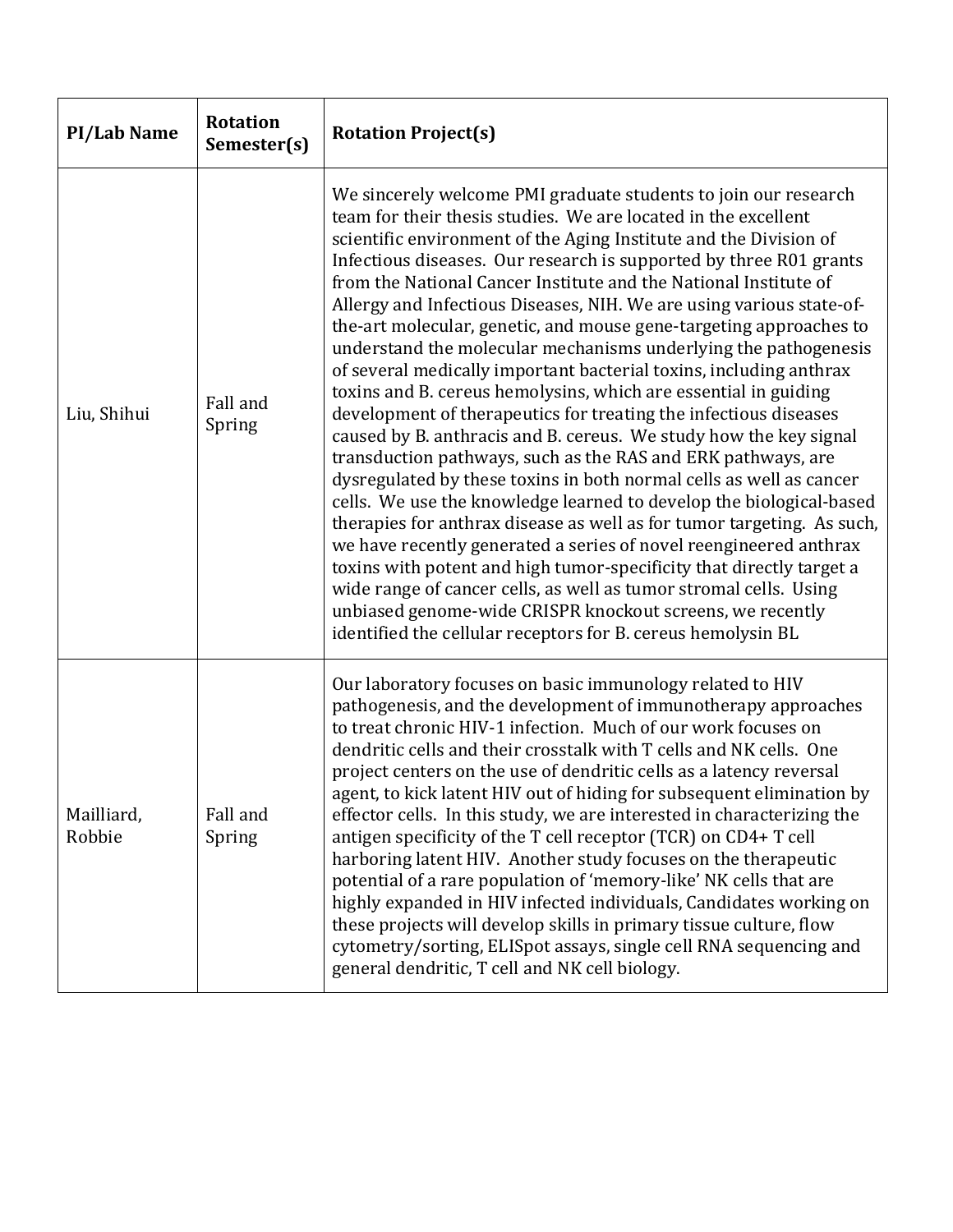| <b>PI/Lab Name</b> | <b>Rotation</b><br>Semester(s)     | <b>Rotation Project(s)</b>                                                                                                                                                                                                                                                                                                                                                                                                                                                                                                                                                                                                                                                 |
|--------------------|------------------------------------|----------------------------------------------------------------------------------------------------------------------------------------------------------------------------------------------------------------------------------------------------------------------------------------------------------------------------------------------------------------------------------------------------------------------------------------------------------------------------------------------------------------------------------------------------------------------------------------------------------------------------------------------------------------------------|
| Mathers, Alicia    | Fall and<br>Spring                 | We have several ongoing projects, including both basic science and<br>translational studies examining cutaneous inflammation. Projects<br>include, 1) understanding how ATP signals through the purinergic<br>P2X7R to induce autoinflammatory/autoimmune psoriasis and<br>chronic wounds, 2) studying how Trm cells regulate innate<br>immunity in the skin using pet store mice and inflammatory models,<br>and 3) examining the ability of electrophilic fatty acids to suppress<br>psoriatic inflammation in a translational project using<br>xenotransplants and psoriasis models.                                                                                    |
| McCarthy,<br>Kevin | Spring                             | Adaptive immunity is an evolved trait. Individual B cells evolve<br>their B cell receptors to bind antigens more tightly in a process<br>termed affinity maturation. The secreted versions of these receptors,<br>antibodies, mediate humoral immunity. Antibodies can directly<br>interfere with cell-entry and/or mark viruses and cells for<br>destruction by other arms of the immune system. We study how B<br>cells affinity mature, how convergent evolution among B cells<br>produces antibodies that engage common sites and how these<br>processes drive viral evolution. Pathogens currently studied in our<br>laboratory are influenza viruses and SARS-CoV-2. |
| McElroy, Anita     | TBD, email<br>me and we'll<br>talk | The FABLAB (https://fabvirology.com/) studies the hemorrhagic<br>fever virus known as Rift Valley fever virus. Ongoing projects are<br>focused on understanding the role of liver and brain tropism in<br>clinical disease manifestations. Studies utilize in vitro techniques<br>with a focus on primary cells in addition to various mouse models to<br>assess the role of host genetic diversity in disease.                                                                                                                                                                                                                                                            |
| Meisel, Marlies    | Fall and<br>Spring                 | 1) Examine how the tumor-microBiome impacts on tumor immunity<br>and cancer immunotherapy at gut-distal sites cancer. 2) Define<br>whether and via which mechanisms physical exercise acts as an<br>adjuvant to boost cancer immunotherapy                                                                                                                                                                                                                                                                                                                                                                                                                                 |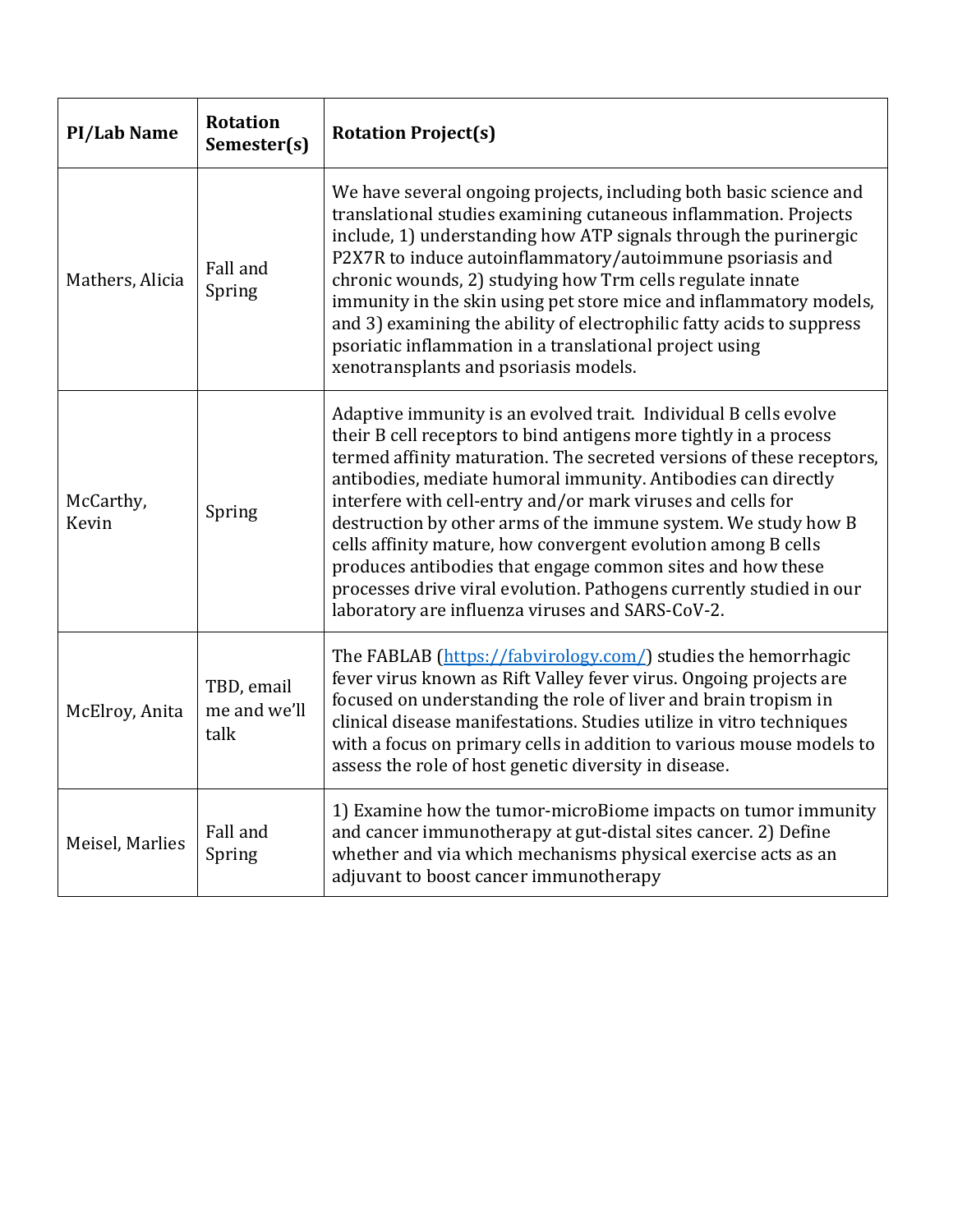| <b>PI/Lab Name</b>          | <b>Rotation</b><br>Semester(s) | <b>Rotation Project(s)</b>                                                                                                                                                                                                                                                                                                                                                                                                                                                                                                                                                                                                                                                                                                                                                                                                                                                                                                                                                                                                                                                                                                                                                                                                     |
|-----------------------------|--------------------------------|--------------------------------------------------------------------------------------------------------------------------------------------------------------------------------------------------------------------------------------------------------------------------------------------------------------------------------------------------------------------------------------------------------------------------------------------------------------------------------------------------------------------------------------------------------------------------------------------------------------------------------------------------------------------------------------------------------------------------------------------------------------------------------------------------------------------------------------------------------------------------------------------------------------------------------------------------------------------------------------------------------------------------------------------------------------------------------------------------------------------------------------------------------------------------------------------------------------------------------|
| Moore, Pat /<br>Chang, Yuan | Fall and<br>Spring             | The Chang-Moore lab studies two human cancer viruses that it<br>discovered to uncover fundamental processes in cancer cell<br>formation. These projects include 1) KSHV: Biogenesis of virus-<br>encoded circular RNAs, 2) Merkel cell polyomavirus: Regulation of<br>MCV replication by cellular SCF E3 ligases and definition of small<br>DNA virus proteostatic latency and 3) Single molecule MCV<br>replication origin studies using C-trap optical tweezers, AFM and<br>cryoEM. Additional studies are ongoing to understand potential<br>vaccine immune responses to KSHV LANA and SCoV2 RdRp<br>proteins. We have developed the first mAb to SCoV2 RdRp and are<br>using it to investigate SCoV2 replication dynamics.                                                                                                                                                                                                                                                                                                                                                                                                                                                                                                 |
| Morelli, Adrian             | Fall and<br>Spring             | To unveil basic mechanisms of allorecognition and regulation of the<br>host-immune response following transplantation and during feto-<br>maternal tolerance. To study the role of donor- and recipient-<br>derived antigen-presenting cells (i.e. dendritic cells) and<br>extracellular vesicles (i.e. exosomes, microvesicles) during allo-<br>sensitization, graft rejection, and induction of donor-specific<br>immunosuppression / tolerance following transplantation and<br>during pregnancy The work will be focused on the role of dendritic<br>cells and extracellular vesicles (e.g. exosomes, microvesicles), the<br>later as a mechanism of cell-to-cell communication between the<br>graft donor and the recipient, or the fetus and the mother. Research<br>will be conducted in experimental models of skin and heart<br>transplantation in mice and humanized mouse models, and in mouse<br>pregnancy models. Techniques will include state-of-the-art methods<br>of extracellular vesicle generation, purification and analysis; in vitro<br>in vivo and ex vivo immunological analysis; and biological imaging<br>by intravital multiphoton, confocal, super-resolution and immuno-<br>electron microscopy. |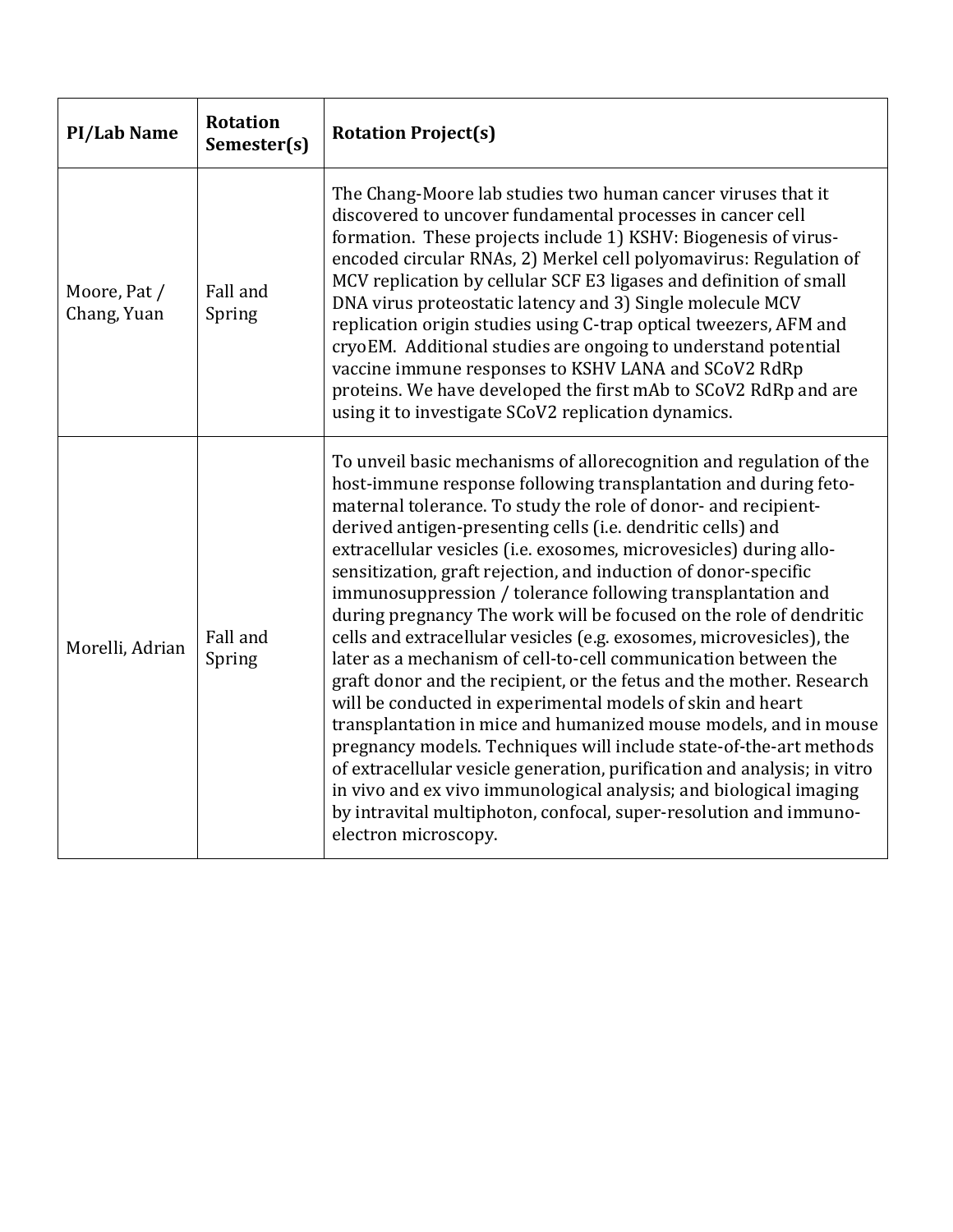| <b>PI/Lab Name</b>             | <b>Rotation</b><br>Semester(s) | <b>Rotation Project(s)</b>                                                                                                                                                                                                                                                                                                                                                                                                                                                                                                                                                                                                                                                                                                                                                                                                                                                                                                                                                                                                                                                                                                                                                                                                                                                                                                                                                                                                        |
|--------------------------------|--------------------------------|-----------------------------------------------------------------------------------------------------------------------------------------------------------------------------------------------------------------------------------------------------------------------------------------------------------------------------------------------------------------------------------------------------------------------------------------------------------------------------------------------------------------------------------------------------------------------------------------------------------------------------------------------------------------------------------------------------------------------------------------------------------------------------------------------------------------------------------------------------------------------------------------------------------------------------------------------------------------------------------------------------------------------------------------------------------------------------------------------------------------------------------------------------------------------------------------------------------------------------------------------------------------------------------------------------------------------------------------------------------------------------------------------------------------------------------|
| Poholek,<br>Amanda             | Fall and<br>Spring             | The Poholek Lab explores the transcriptional and epigenetic<br>pathways regulating immune cell differentiation and function in<br>settings of loss of tolerance or dysfunction such as asthma, cancer or<br>lupus. We use innovative genetic mouse models and NextGen<br>sequencing approaches including RNAseq, CUT&TAG, ATACseq,<br>single cell sequencing and Spatial Transcriptomics to understand<br>immune cell function in the context of the tissue environment.<br>Current projects in the lab focus on the cell type specific function of<br>Blimp-1 to initiate Th2 cells and drive allergic asthma, the<br>intersection of metabolism and epigenetics in lupus T cells, and<br>factors in the tumor microenvironment that promote dysfunctional<br>epigenetic landscapes in exhausted T cells. Please contact for<br>specific rotation projects available. www.poholeklab.com                                                                                                                                                                                                                                                                                                                                                                                                                                                                                                                                         |
| Ray, Prabir /<br>Ray, Anuradha | Fall and<br>Spring             | Research in our laboratory is focused on elucidating host defense<br>mechanisms against bacterial and viral pathogens. This knowledge<br>will help us to develop better tools to treat bacterial pneumonia or<br>viremia. As an example, Klebsiella pneumoniae is an opportunistic<br>bacterial pathogen. During active infection, most virulent strains can<br>be targeted with antibiotics as they are sensitive to antibiotics, and<br>also the host immune system can control this pathogen to prevent<br>bacterial pneumonia. Unfortunately, more and more, recent clinical<br>isolates are showing resistance to antibiotics and are refractory to<br>the host's immune system. One way to address this problem is to<br>improve the host's immune response to infection. Our laboratory<br>uses multiple molecular and immunological approaches to address<br>this. Our current projects are: 1) How hypervirulent K. pneumoniae<br>isolates escape host defense mechanisms by dysregulating<br>antibacterial properties of neutrophils. 2) How host proteases<br>induced during bacterial infection cause lung injury. 3) How<br>inhibitory functions of the anti-inflammatory properties of<br>regulatory myeloid cells gets inhibited during infection leading to<br>persistent inflammation in the lung. We have an outstanding group<br>of lab members who can help new students to learn all relevant<br>techniques. |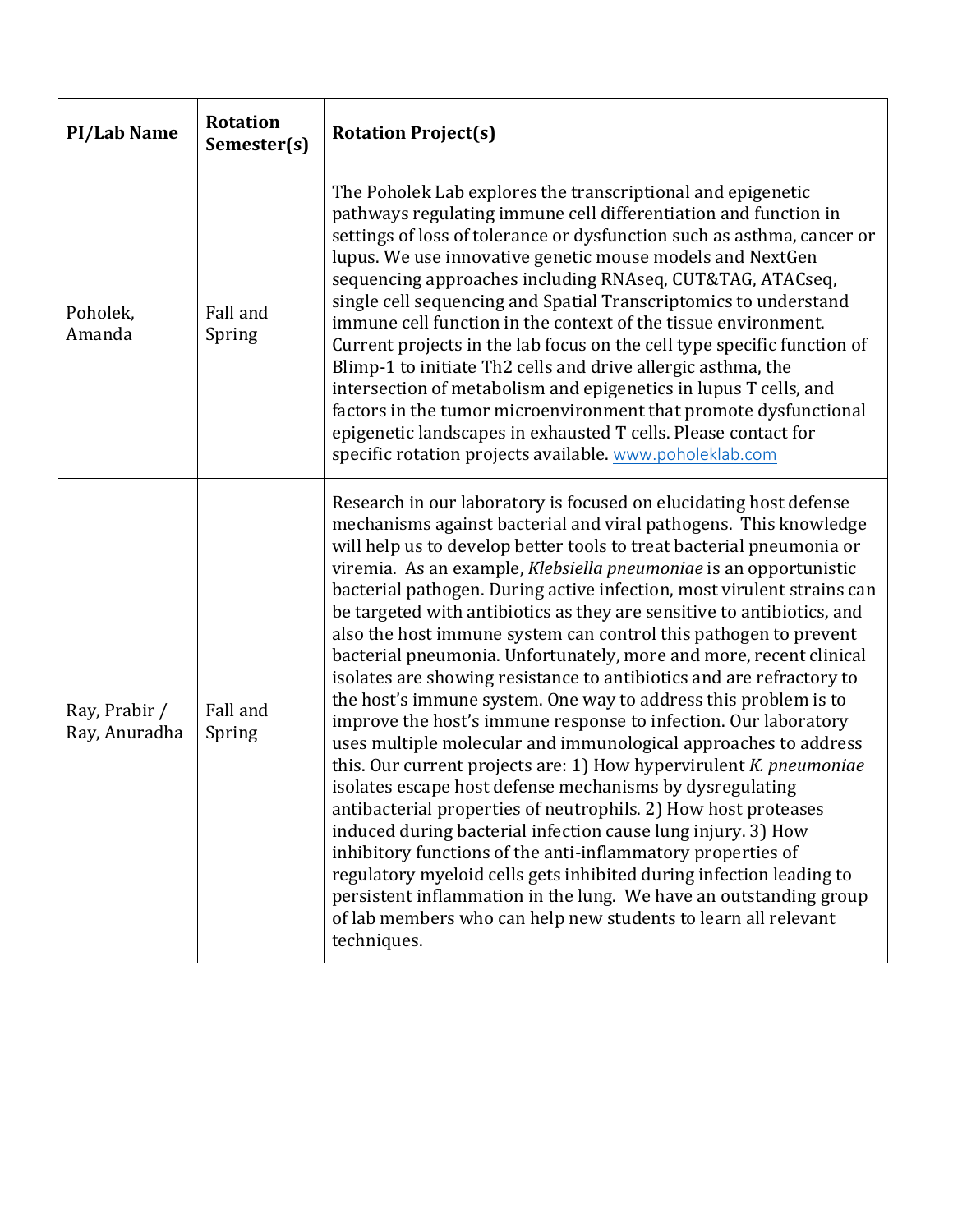| <b>PI/Lab Name</b>     | <b>Rotation</b><br>Semester(s) | <b>Rotation Project(s)</b>                                                                                                                                                                                                                                                                                                                                                                                                                                                                                                                                                                                                                                                                                                                                                                                                                                                                                                                                                                                                                                                                        |
|------------------------|--------------------------------|---------------------------------------------------------------------------------------------------------------------------------------------------------------------------------------------------------------------------------------------------------------------------------------------------------------------------------------------------------------------------------------------------------------------------------------------------------------------------------------------------------------------------------------------------------------------------------------------------------------------------------------------------------------------------------------------------------------------------------------------------------------------------------------------------------------------------------------------------------------------------------------------------------------------------------------------------------------------------------------------------------------------------------------------------------------------------------------------------|
| Reed, Doug             | Fall and<br>Spring             | "It's all about the aerosols." The Reed lab studies the biology of<br>aerosolized viruses and bacteria that cause severe, acute diseases,<br>the pathogenesis of respiratory infection in animal models, and the<br>host immune response to respiratory infection. This primarily<br>involves tularemia, a severe zoonotic infection caused by Francisella<br>tularensis, a gram-negative bacterium, encephalitic alphaviruses,<br>and avian influenza viruses. Possible projects include 1) infectious<br>disease aerobiology, studying the properties of bacteria & viruses in<br>aerosols and on surfaces, 2) explore respiratory delivery of vaccines<br>and therapeutic mAbs for treating severe, acute infections, 3) study<br>the pathogenesis of tularemia and avian influenza viruses in<br>relevant animal models, and 4) use flow cytometry and<br>transcriptomics to develop novel, translatable correlates of<br>protection in the rabbit model for live, attenuated tularemia<br>vaccines.                                                                                          |
| Richardson,<br>Anthony | Fall and<br>Spring             | The Richardson Lab studies immunometabolism in the context of<br>Staphylococcus aureus infections. We focus on the metabolic<br>adaptations that this pathogen undergoes to cause disease as well as<br>the metabolic changes that immune cells make to mount an effective<br>immune response. Our approach employs cell culture, bacterial<br>genetics, mouse models of infection, molecular biology and<br>comparative evolutionary biology to answer questions surrounding<br>the immunometabolic state of the host and the pathogen during<br>infection.                                                                                                                                                                                                                                                                                                                                                                                                                                                                                                                                      |
| Rothstein,<br>David    | Fall and<br>Spring             | The Rothstein lab is focused on immunoregulation mediated by the<br>balance between TIM-1+ regulatory B cells (Bregs) that maintain<br>self-tolerance, and TIM-4+ B cells that promote inflammatory<br>responses. A number of rotation projects are available including: 1)<br>Determining whether TIM-1+ B cells belonging to different B cell<br>subsets regulate distinct aspects of the immune response. 2)<br>Identifying transcriptional regulation and cross-talk between IL-17<br>and IL-10 expression in B cells. 3) Identifying the role of IL-10 as a B<br>cell autocrine growth factor. 4) Determining how the microbiome<br>regulates Breg expansion. 5) Identifying the transcriptional<br>regulation underlying development of a novel population of TIM-1+<br>ProB cells that differentiate into exceedingly potent Bregs in mice. 6)<br>Determining whether we can identify similar ProB cells human<br>marrow and establishing their activity in humanized mouse models.<br>These projects are all novel and most have preliminary data<br>sufficient to allow steady progress. |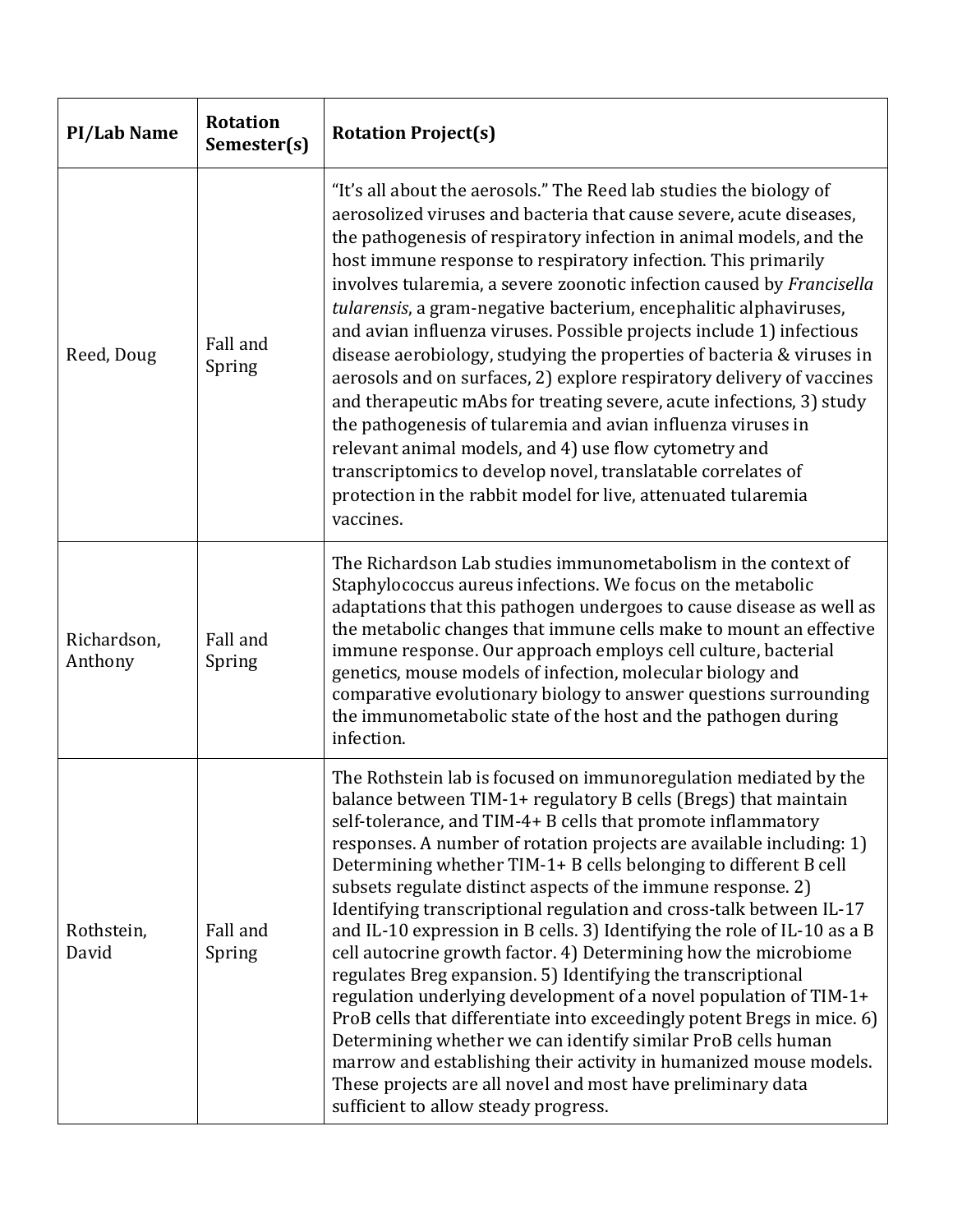| <b>PI/Lab Name</b> | <b>Rotation</b><br>Semester(s) | <b>Rotation Project(s)</b>                                                                                                                                                                                                                                                                                                                                                                                                                                                                                                                                                                                                                                                                                                                                                                                                                       |
|--------------------|--------------------------------|--------------------------------------------------------------------------------------------------------------------------------------------------------------------------------------------------------------------------------------------------------------------------------------------------------------------------------------------------------------------------------------------------------------------------------------------------------------------------------------------------------------------------------------------------------------------------------------------------------------------------------------------------------------------------------------------------------------------------------------------------------------------------------------------------------------------------------------------------|
| Sadovsky, Yoel     | Fall and<br>Spring             | Our lab studies molecular processes underlying placental<br>development and function, and their impact on early human<br>development, with a focus on trophoblast-specific microRNAs<br>(miRNA), which are packaged in extracellular vesicles and<br>communicate genomic material among the fetal, placental, and<br>maternal compartments. We study signals that regulate miRNA<br>expression and trafficking in target cells, and the role of these RNAs<br>in trophoblast immunity.                                                                                                                                                                                                                                                                                                                                                           |
| Sarkar,<br>Saumen  | Fall and<br>Spring             | Sarkar Lab is interested in the innate immune responses in the<br>context of infectious disease and cancer. Our research uses state-of-<br>the-art molecular biology, immunology, and in vivo studies to<br>dissect the complex dialogue that occurs between virus/bacteria<br>and host during the course of microbial infections, and to identify<br>potential therapeutic targets that might limit pathogenesis of human<br>diseases. Specific Projects include: (1) Defining the novel roles of<br>ISGs in regulating antiviral innate and adaptive immunity; (2)<br>Antibacterial functions of OAS family proteins and (3) Role of IFN-<br>regulatory factors (IRFs) in tumor progression. Students will have<br>the freedom to pursue one of these ongoing projects and/or develop<br>new projects under the broad area of Innate Immunity. |
| Shair, Kathy       | Fall and<br>Spring             | Epstein-Barr virus (EBV)-associated cancer mechanisms and<br>molecular pathogenesis. Projects open to rotation students examine<br>how EBV infection, and the expression of EBV genes, contribute to<br>oncogenic mechanisms and molecular pathogenesis in the<br>nasopharynx. There are two projects available. One of these projects<br>is more cancer focused and the other addresses EBV infection in<br>primary 3-D nasal organoid systems.                                                                                                                                                                                                                                                                                                                                                                                                 |
| Shlomchik,<br>Mark | Fall and<br>Spring             | The Shlomchik lab works on B cell immune responses and systemic<br>autoimmune disease mechanisms. We have exciting rotation and<br>thesis projects in the area of: 1) germinal center B cell signaling, 2)<br>memory B cell epigenetics, 3) cloning and analyzing T cells that<br>promote autoimmunity, and 4) investigating how TLRs promote<br>autoimmunity using novel genetically modified mice.                                                                                                                                                                                                                                                                                                                                                                                                                                             |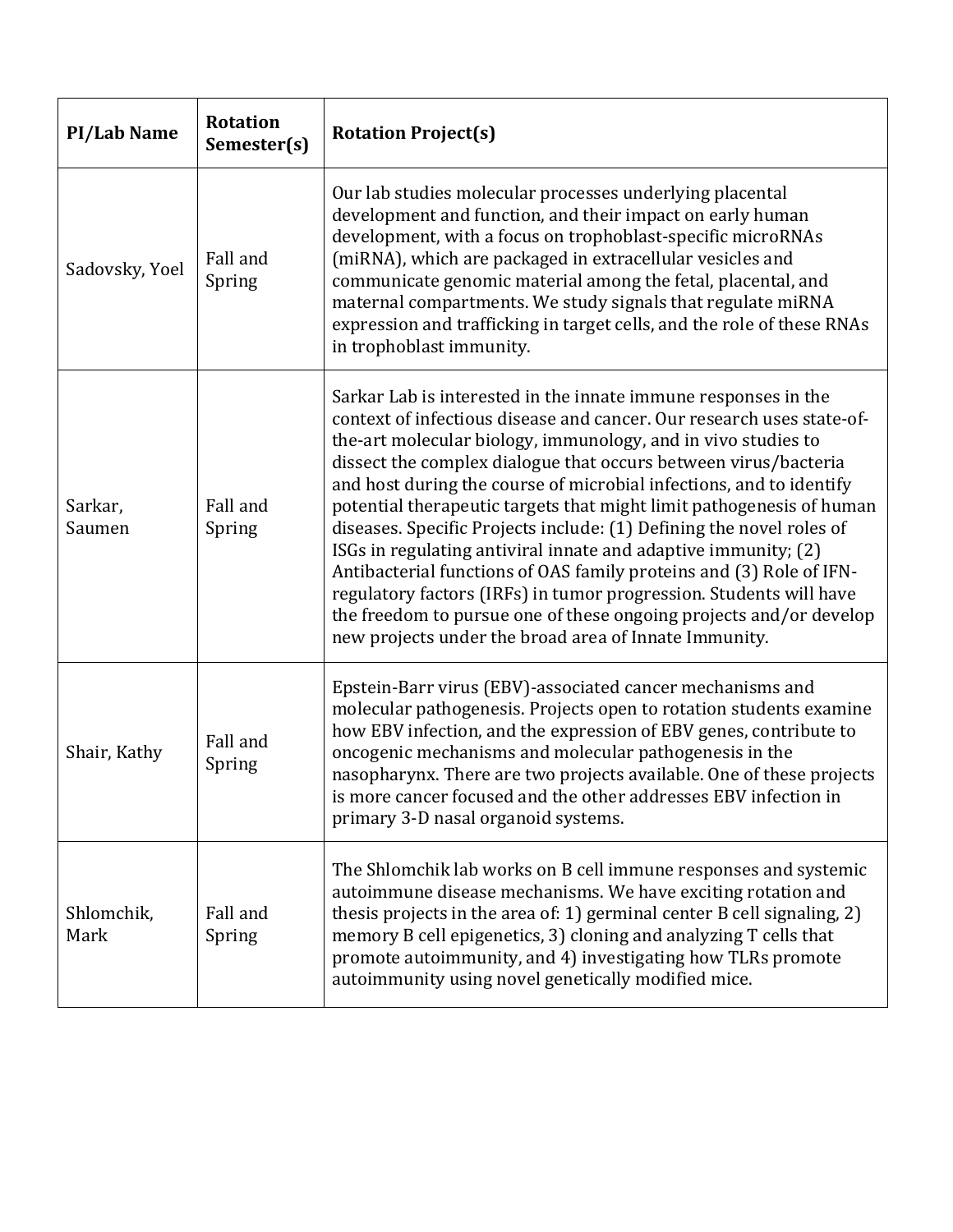| <b>PI/Lab Name</b>   | <b>Rotation</b><br>Semester(s) | <b>Rotation Project(s)</b>                                                                                                                                                                                                                                                                                                                                                                                                                                                                                                                                                                                                                                                                                                                                                       |
|----------------------|--------------------------------|----------------------------------------------------------------------------------------------------------------------------------------------------------------------------------------------------------------------------------------------------------------------------------------------------------------------------------------------------------------------------------------------------------------------------------------------------------------------------------------------------------------------------------------------------------------------------------------------------------------------------------------------------------------------------------------------------------------------------------------------------------------------------------|
| Shlomchik,<br>Warren | Fall and<br>Spring             | Warren Shlomchik's lab studies alloimmunity in the context of allogeneic<br>hematopoietic stem cell transplantation and the development of adoptive<br>T cell immunotherapies for use in conjunction with an allogeneic stem cell<br>transplant and in treatment of cancer in general. A second focus is on<br>understand the resistance of acute myelogenous leukemia (AML) to T cell<br>therapies. Available rotation projects include CRISPR/Cas9 editing of<br>mouse AML lines, the use of a rapid T cell receptor (TCR) cloning approach<br>to identify TCRs reactive against targets of allogeneic T cells, and<br>performing adoptive T cell therapy experiments testing the role of TCR<br>affinity in dictating efficacy of therapies.                                  |
| Shuda,<br>Masahiro   | Fall and<br>Spring             | Shuda lab is studying the mechanisms of viral oncogenesis induced<br>by two small DNA tumor viruses: Merkel cell polyomavirus (MCV),<br>an etiological agent of Merkel cell carcinoma (MCC), and high-risk<br>human papillomavirus (HPV), which causes head and neck cancer,<br>cervical cancer, and anal cancer. We are also investigating the<br>mechanisms of Merkel cell polyomavirus replication with a focus on<br>the viral small T (sT) antigen protein. Potential rotation projects<br>include: (1) delineating the mechanism of MCV-induced activation of<br>stem cell factor Sox2, (2) analyzing the genes deregulated by HPV<br>E6-E7 oncoproteins in head and neck cancers, and (3) identifying<br>host proteins that interact with sT and promote MCV replication. |
| Singh,<br>Harinder   | Fall                           | Bone marrow plasma cells (BMPCs) are terminally differentiated B<br>cells that constitutively secrete pathogen or vaccine induced<br>antibodies and protect the host during primary and secondary<br>infections. We are elucidating the nature of BMPC precursors that<br>emanate from the spleen during an immune response and migrate<br>through the circulation to the bone marrow, where they undergo<br>terminal differentiation into long-lived plasma cells. We have<br>established a new experimental model to identify and analyze the<br>genomic states of BMPC precursors using scRNA-Seq and CITE-Seq.<br>The extensive datasets are revealing new genes and molecular<br>pathways that appear to control the generation of long-lived plasma<br>cells.              |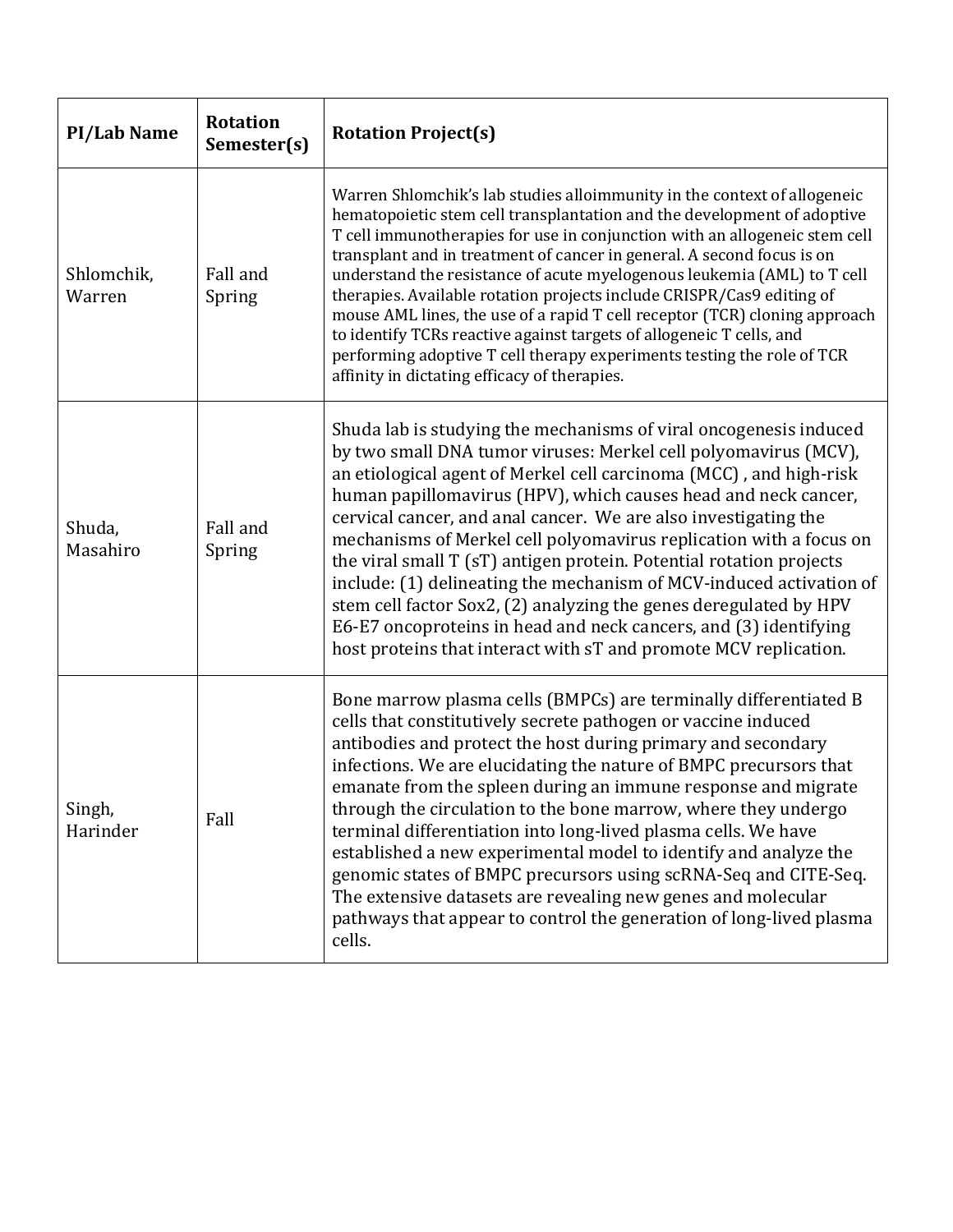| <b>PI/Lab Name</b>    | <b>Rotation</b><br>Semester(s) | <b>Rotation Project(s)</b>                                                                                                                                                                                                                                                                                                                                                                                                                                                                                                                                                                                                                                                                                                                                                                                                                                                                                                                                                                                                                                                                                                                                                                                                                                                                                                                                                                                                                                    |
|-----------------------|--------------------------------|---------------------------------------------------------------------------------------------------------------------------------------------------------------------------------------------------------------------------------------------------------------------------------------------------------------------------------------------------------------------------------------------------------------------------------------------------------------------------------------------------------------------------------------------------------------------------------------------------------------------------------------------------------------------------------------------------------------------------------------------------------------------------------------------------------------------------------------------------------------------------------------------------------------------------------------------------------------------------------------------------------------------------------------------------------------------------------------------------------------------------------------------------------------------------------------------------------------------------------------------------------------------------------------------------------------------------------------------------------------------------------------------------------------------------------------------------------------|
| Smithgall, Tom        | Fall and<br>Spring             | Research in the Smithgall laboratory applies a chemical biology<br>approach to a variety of questions related to HIV/AIDS and myeloid<br>leukemias. Our work involves high-throughput chemical library<br>screening, medicinal chemistry and drug development, structural<br>biology of drug-target protein complexes and in vivo pharmacology<br>using animal models. Rotation projects related to HIV involve<br>evolution of drug resistance to novel antiretroviral drug candidates,<br>mechanisms by which viral proteins hijack host cell signal<br>transduction pathways to benefit the virus, and use of chemical<br>biology tools to better understand viral persistence and latency.                                                                                                                                                                                                                                                                                                                                                                                                                                                                                                                                                                                                                                                                                                                                                                |
| Snyder, Mark          | Fall and<br>Spring             | The primary focus of our research is studying how maladaptive<br>adaptive immune responses contribute to chronic lung injury. We<br>do this using translataional models of investigation. Projects<br>include: 1. Studying the impact of inhaled and systemic<br>glucocorticoids on the function of human lung tissue resident<br>memory T cells using ex-vivo lung perfusion. 2. Studying the impact<br>of the DUSP4/MAPK pathway in the promotion of pulmonary<br>fibrosis in both idiopathic pulmonary fibrosis (IPF) and chronic lung<br>allograft dysfunction (CLAD).                                                                                                                                                                                                                                                                                                                                                                                                                                                                                                                                                                                                                                                                                                                                                                                                                                                                                    |
| St. Leger,<br>Anthony | Fall and<br>Spring             | The St. Leger Lab currently has several projects that are developed<br>and ready for a motivated graduate student. First, we are interested<br>in the host's generation of immunity response against the ocular<br>microbiome. Projects along these lines focus on 1) understanding<br>the microbial genes that regulate ocular colonization and immunity<br>(microbiology and immunology) or 2) identifying how human cells<br>respond to components of the ocular microbiome (immunology).<br>For these studies, we have an array of transposon mutants of a<br>single ocular bacterium, Corynebacterium mastitidis. We also have a<br>library of Corynebacteria that were isolated from the eyes of<br>humans. The other arm of the lab focuses on herpes simplex virus<br>type 1 infection of the cornea. Projects along these lines focus on 1)<br>understanding pathological processes that result in corneal<br>pathology and blindness (neuroimmunology and virology); 2)<br>understanding how HSV-1 can disrupt the corneal nerve<br>architecture to cause disease (neuroimmunology); 3) how HSV-1<br>can cause dysbiosis in the ocular microbiome (immunology); 4) how<br>HSV-1 can modulate cell metabolism at the ocular surface (cell<br>metabolism and immunology). For these studies, we have several<br>strains of HSV-1 that result in varying degrees of pathology, which<br>would allow for comparisons of mechanisms governing pathology. |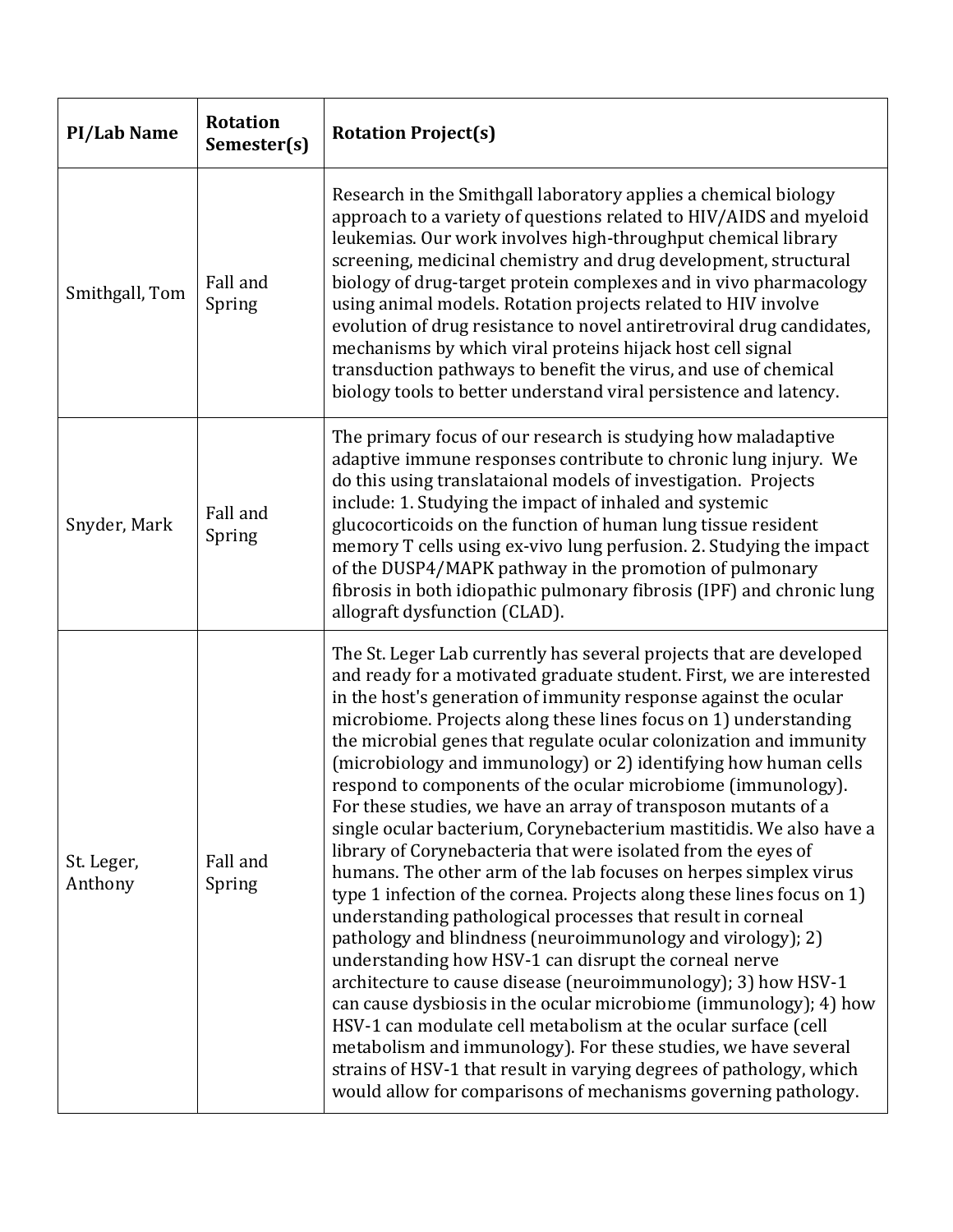| <b>PI/Lab Name</b> | <b>Rotation</b><br>Semester(s) | <b>Rotation Project(s)</b>                                                                                                                                                                                                                                                                                                                                                                                                                                                                                                                                                                                                                                                                                                                       |
|--------------------|--------------------------------|--------------------------------------------------------------------------------------------------------------------------------------------------------------------------------------------------------------------------------------------------------------------------------------------------------------------------------------------------------------------------------------------------------------------------------------------------------------------------------------------------------------------------------------------------------------------------------------------------------------------------------------------------------------------------------------------------------------------------------------------------|
| Storkus,<br>Walter | Fall and<br>Spring             | Projects are available to investigate therapeutic interventions<br>promoting vascular and immune cell normalization within the<br>tumor microenvironment (TME) that lead to diversification in the<br>anti-tumor T cell repertoire, tertiary lymphoid structure neogenesis<br>and enhanced treatment benefit against disseminated disease.<br>Models include exploratory analysis in ongoing clinical trials for<br>patients with advanced-stage melanoma or renal cell carcinoma, as<br>well as murine models of these 2 forms of cancer. Based on<br>compensatory regulatory changes occurring in the TME,<br>combination treatment regimens will be designed and tested for<br>improved bioefficacy in translational models.                  |
| Turnquist,<br>Heth | Fall and<br>Spring             | The Turnquist lab has opportunities for trainees to complete<br>graduate projects as part of NIH-, DoD-, and Industry-funded studies<br>1) Elucidating immune-mediated mechanism of tissue repair after<br>transplant and trauma, 2) Developing novel biologics and cell<br>therapies for tissue repair and tolerance in transplant, 3) Identifying<br>how alarmins/damage-associated molecular patterns shape<br>outcomes after the transplantation of organs and cells. These<br>projects will provide training in successful completion of discovery<br>science using rodent models and clinical samples harnessing cutting<br>edge technologies.                                                                                             |
| Van Tyne,<br>Daria | Fall and<br>Spring             | Project 1: VRE adaptation to cause extra-intestinal infection. We<br>want to understand how enterococci adapt to cause infection in the<br>bloodstream, rather than their native gastrointestinal tract<br>environment. We are analyzing the genomes of VRE strains from<br>bacteremia and GI colonization to generate hypotheses about<br>genes/pathways that are important for bloodstream infection.<br>Project 2: Bacteriophages to treat drug-resistant infections. We are<br>isolating bacteriophages from a variety of environmental sources<br>that can kill multidrug-resistant bacteria. We build panels of phages<br>that can infect particular bacterial species, and which can ultimately<br>be combined and used as phage therapy. |